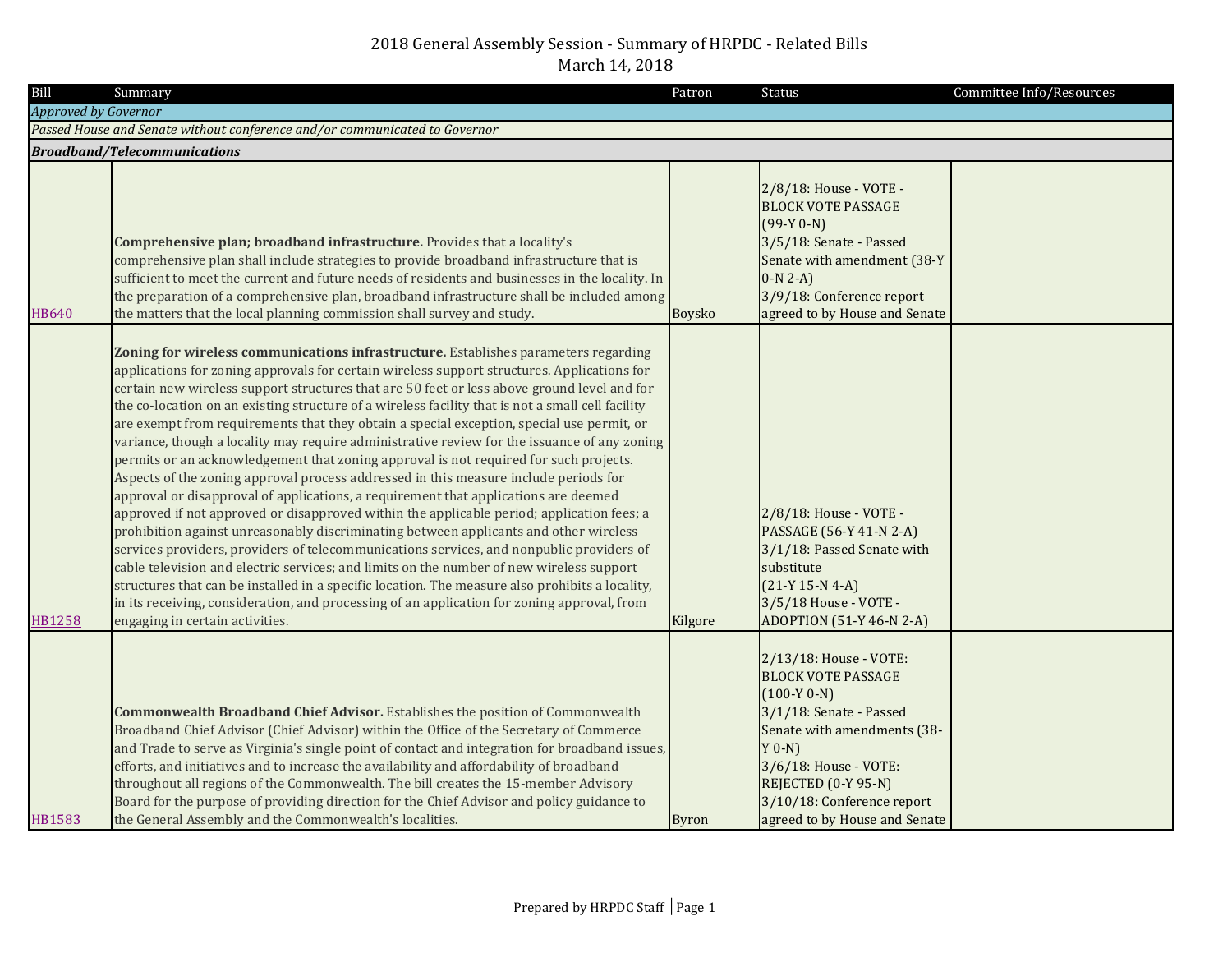| <b>HB1597</b>    | Zoning for Wireless Communications Infrastructure.                                                                                                                                                                                                                                                                                                                                                                                                                                                                                                                                                                                                                                                                                                                                                                                                                                                                                                                                                                                                                                                                                                                                                                                                                                                                                                                                                                                                                             | Gooditis | 2/1/18: Passed by indefinitely<br>in Commerce and Labor<br>$(12-Y 5-N)$                                                                                                                     |  |
|------------------|--------------------------------------------------------------------------------------------------------------------------------------------------------------------------------------------------------------------------------------------------------------------------------------------------------------------------------------------------------------------------------------------------------------------------------------------------------------------------------------------------------------------------------------------------------------------------------------------------------------------------------------------------------------------------------------------------------------------------------------------------------------------------------------------------------------------------------------------------------------------------------------------------------------------------------------------------------------------------------------------------------------------------------------------------------------------------------------------------------------------------------------------------------------------------------------------------------------------------------------------------------------------------------------------------------------------------------------------------------------------------------------------------------------------------------------------------------------------------------|----------|---------------------------------------------------------------------------------------------------------------------------------------------------------------------------------------------|--|
| H <sub>100</sub> | <b>Broadband Internet access.</b>                                                                                                                                                                                                                                                                                                                                                                                                                                                                                                                                                                                                                                                                                                                                                                                                                                                                                                                                                                                                                                                                                                                                                                                                                                                                                                                                                                                                                                              | Toscano  | 2/13/18: House - Left in Rules                                                                                                                                                              |  |
| <b>HI106</b>     | Study; Broadband Advisory Council; broadband availability and the most cost-<br>effective means to provide broadband coverage to the greatest number of people;<br>report.                                                                                                                                                                                                                                                                                                                                                                                                                                                                                                                                                                                                                                                                                                                                                                                                                                                                                                                                                                                                                                                                                                                                                                                                                                                                                                     | Gooditis | 2/13/18: House - Left in Rules                                                                                                                                                              |  |
| SB405            | Zoning for wireless communications infrastructure. Establishes parameters regarding<br>applications for zoning approvals for certain wireless support structures. Applications for<br>certain new wireless support structures that are 50 feet or less above ground level and for<br>the co-location on an existing structure of a wireless facility that is not a small cell facility<br>are exempt from requirements that they obtain a special exception, special use permit, or<br>variance, though a locality may require administrative review for the issuance of any zoning<br>permits or an acknowledgement that zoning approval is not required for such projects.<br>Aspects of the zoning approval process addressed in this measure include periods for<br>approval or disapproval of applications, a requirement that applications are deemed<br>approved if not approved or disapproved within the applicable period; application fees; a<br>prohibition against unreasonably discriminating between applicants and other wireless<br>services providers, providers of telecommunications services, and nonpublic providers of<br>cable television and electric services; and limits on the number of new wireless support<br>structures that can be installed in a specific location. The measure also prohibits a locality,<br>in its receiving, consideration, and processing of an application for zoning approval, from<br>engaging in certain activities. | McDougle | 2/9/18: Senate - Read third<br>time and passed<br>$(22-Y 13-N 4-A)$<br>3/5/18: House - VOTE:<br>PASSAGE (49-Y 48-N 2-A)<br>3/6/18: House substitute<br>agreed to by Senate                  |  |
|                  | Coastal Resiliency/Flooding/Sea Level Rise                                                                                                                                                                                                                                                                                                                                                                                                                                                                                                                                                                                                                                                                                                                                                                                                                                                                                                                                                                                                                                                                                                                                                                                                                                                                                                                                                                                                                                     |          |                                                                                                                                                                                             |  |
| <b>HB130</b>     | <b>Chief Resiliency Officer.</b>                                                                                                                                                                                                                                                                                                                                                                                                                                                                                                                                                                                                                                                                                                                                                                                                                                                                                                                                                                                                                                                                                                                                                                                                                                                                                                                                                                                                                                               | Yancey   | 2/13/18: House - Left in Rules                                                                                                                                                              |  |
| <b>HB229</b>     | Hurricane and Flooding Risk Reduction and Bond Rating Protection Act of 2018;<br>report.                                                                                                                                                                                                                                                                                                                                                                                                                                                                                                                                                                                                                                                                                                                                                                                                                                                                                                                                                                                                                                                                                                                                                                                                                                                                                                                                                                                       | Miyares  | 2/13/18: House - Left in Rules                                                                                                                                                              |  |
| <b>HB345</b>     | Secretary of Coastal Protection and Flooding Adaptation. Creates the executive branch<br>position of Secretary of Coastal Protection and Flooding Adaptation (the Secretary). The<br>Secretary shall be responsible for consolidating into a single office the resources for<br>protection against coastal flooding threats and flooding adaptation. The Secretary also shall<br>be the lead in developing and in providing direction and ensuring accountability for a<br>statewide coastal flooding adaptation strategy. The bill requires the Secretary, in<br>cooperation with the Secretary of Natural Resources, to identify sources of funding for<br>implementation of strategies for coastal protection and flooding adaptation.                                                                                                                                                                                                                                                                                                                                                                                                                                                                                                                                                                                                                                                                                                                                      | Stolle   | 2/13/18: House - VOTE:<br><b>BLOCK VOTE PASSAGE</b><br>$(100-Y 0-N)$<br>3/8/18: Senate - Passed with<br>amendment (28-Y 11-N)<br>3/9/18: Conference report<br>agreed to by House and Senate |  |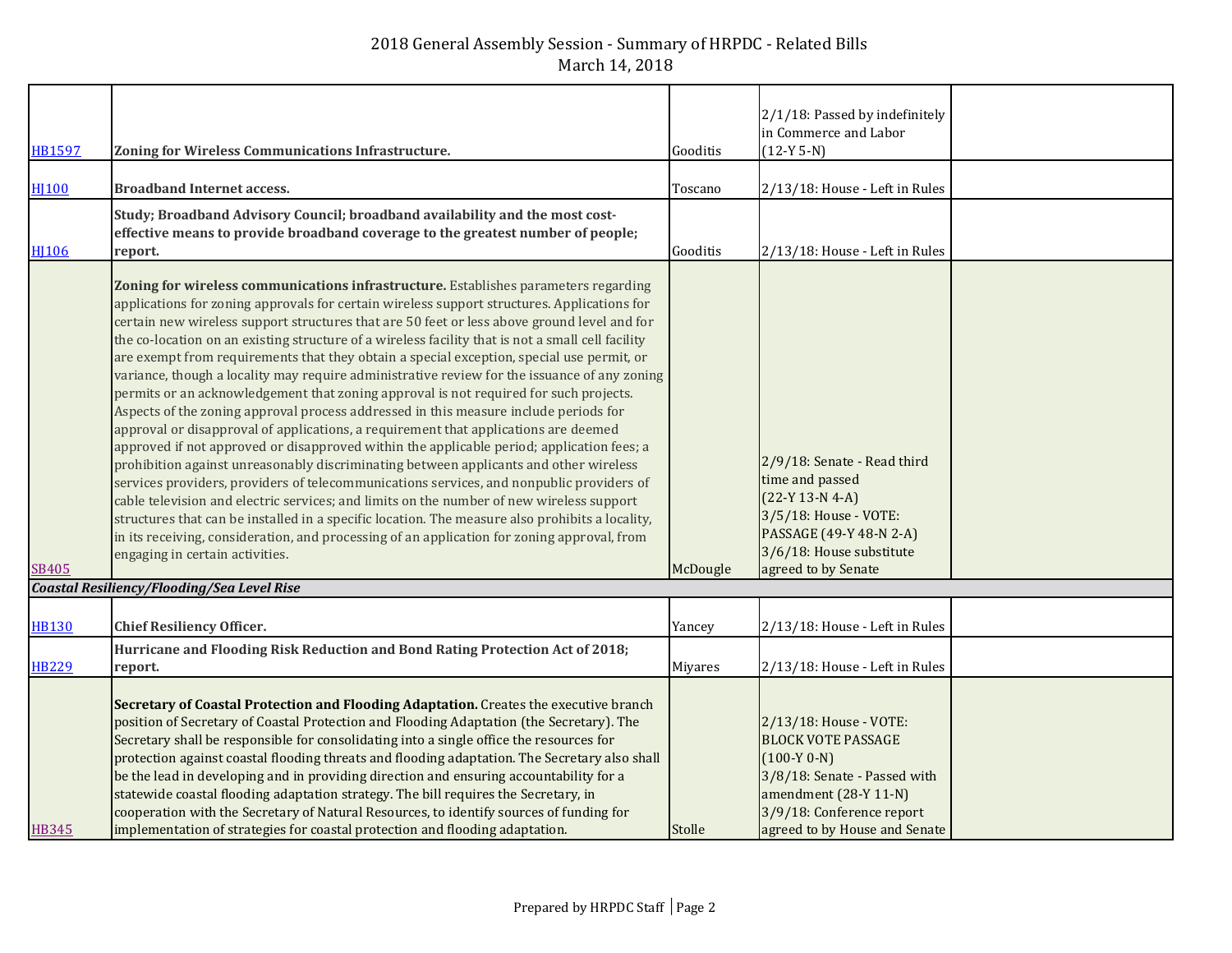| <b>HI26</b>                                | Study; continuing the Joint Subcommittee on Coastal Flooding; report. Continues the<br>Joint Subcommittee on Coastal Flooding for two additional years, through the 2019 interim. Stolle                                                                                                                                                                                                                                                                                                                                                                                                                                                                                                                                              |        | 2/12/18: House - VOTE:<br><b>BLOCK VOTE ADOPTION</b><br>$(98-Y 0-N)$<br>3/5/18: Senate - Agreed to by<br>voice vote                                                               |  |
|--------------------------------------------|---------------------------------------------------------------------------------------------------------------------------------------------------------------------------------------------------------------------------------------------------------------------------------------------------------------------------------------------------------------------------------------------------------------------------------------------------------------------------------------------------------------------------------------------------------------------------------------------------------------------------------------------------------------------------------------------------------------------------------------|--------|-----------------------------------------------------------------------------------------------------------------------------------------------------------------------------------|--|
| <b>HI27</b>                                | Study; JLARC; ongoing efforts throughout the Commonwealth with regard to coastal<br>flooding adaptation and resiliency; report.                                                                                                                                                                                                                                                                                                                                                                                                                                                                                                                                                                                                       | Stolle | 2/13/18: House - Left in Rules                                                                                                                                                    |  |
| SB219                                      | Constitutional amendment (voter referendum); real property tax exemption for<br>flooding remediation, abatement, and resiliency. Provides for a referendum at the<br>November 6, 2018, election to approve or reject an amendment to allow the General<br>Assembly to authorize the governing bodies of counties, cities, and towns to provide for a<br>partial exemption from local real property taxation, within such restrictions and upon such<br>conditions as may be prescribed, of improved real estate subject to recurrent flooding upon<br>which flooding abatement, mitigation, or resiliency efforts have been undertaken.                                                                                               | Lewis  | 2/12/18: Senate - Read third<br>time and passed<br>$(33-Y 5-N)$<br>3/1/18: House - VOTE:<br>PASSAGE (87-Y 12-N)                                                                   |  |
| SB265                                      | Special Assistant to the Governor for Coastal Adaptation and Protection. Creates the<br>executive branch position of Special Assistant to the Governor for Coastal Adaptation and<br>Protection (the Assistant). The bill provides that the Assistant shall be the lead in<br>developing and in providing direction and ensuring accountability for a statewide coastal<br>flooding adaptation strategy. The bill directs the Assistant to initiate and assist with<br>economic development opportunities associated with adaptation, to advance academic<br>expertise at the Commonwealth Center for Recurrent Flooding and Resiliency, and to<br>pursue federal, state, and local funding opportunities for adaptation initiatives. | Lewis  | 2/13/18: Senate - Passed<br>Senate (31-Y 9-N)<br>2/27/18: House - VOTE:<br><b>BLOCK VOTE PASSAGE (99-Y 0-</b><br>N)<br>3/8/18: Conference report<br>agreed to by House and Senate |  |
| <b>SB397</b>                               | Hampton Roads Coastal Resiliency Authority.                                                                                                                                                                                                                                                                                                                                                                                                                                                                                                                                                                                                                                                                                           | Lewis  | 2/12/18: Senate - Read third<br>time and passed<br>$(24-Y 16-N)$<br>2/21/18: House -<br>Subcommittee failed to<br>recommend reporting<br>$(3-Y 5-N)$                              |  |
| SI19                                       | Study; continuing the Joint Subcommittee on Coastal Flooding; report. Continues the<br>Joint Subcommittee on Coastal Flooding for two additional years, through the 2019 interim. Locke                                                                                                                                                                                                                                                                                                                                                                                                                                                                                                                                               |        | 2/13/18: Senate - Agreed to in<br>Senate by voice vote<br>3/1/18: House - VOTE:<br>ADOPTION (94-Y 2-N)                                                                            |  |
| <u>SI21</u><br><b>Economic Development</b> | Constitutional amendment (second resolution); property tax; exemption for flooding<br>remediation, abatement, and resiliency efforts. Provides that the General Assembly may<br>authorize a county, city, or town to partially exempt any real estate subject to recurring<br>flooding upon which flooding abatement, mitigation, or resiliency efforts have been<br>undertaken.                                                                                                                                                                                                                                                                                                                                                      | Lewis  | 2/12/18: Senate - Read third<br>time and agreed to by Senate<br>$(36-Y 4-N)$<br>2/28/18: House - VOTE:<br>ADOPTION (89-Y 8-N)                                                     |  |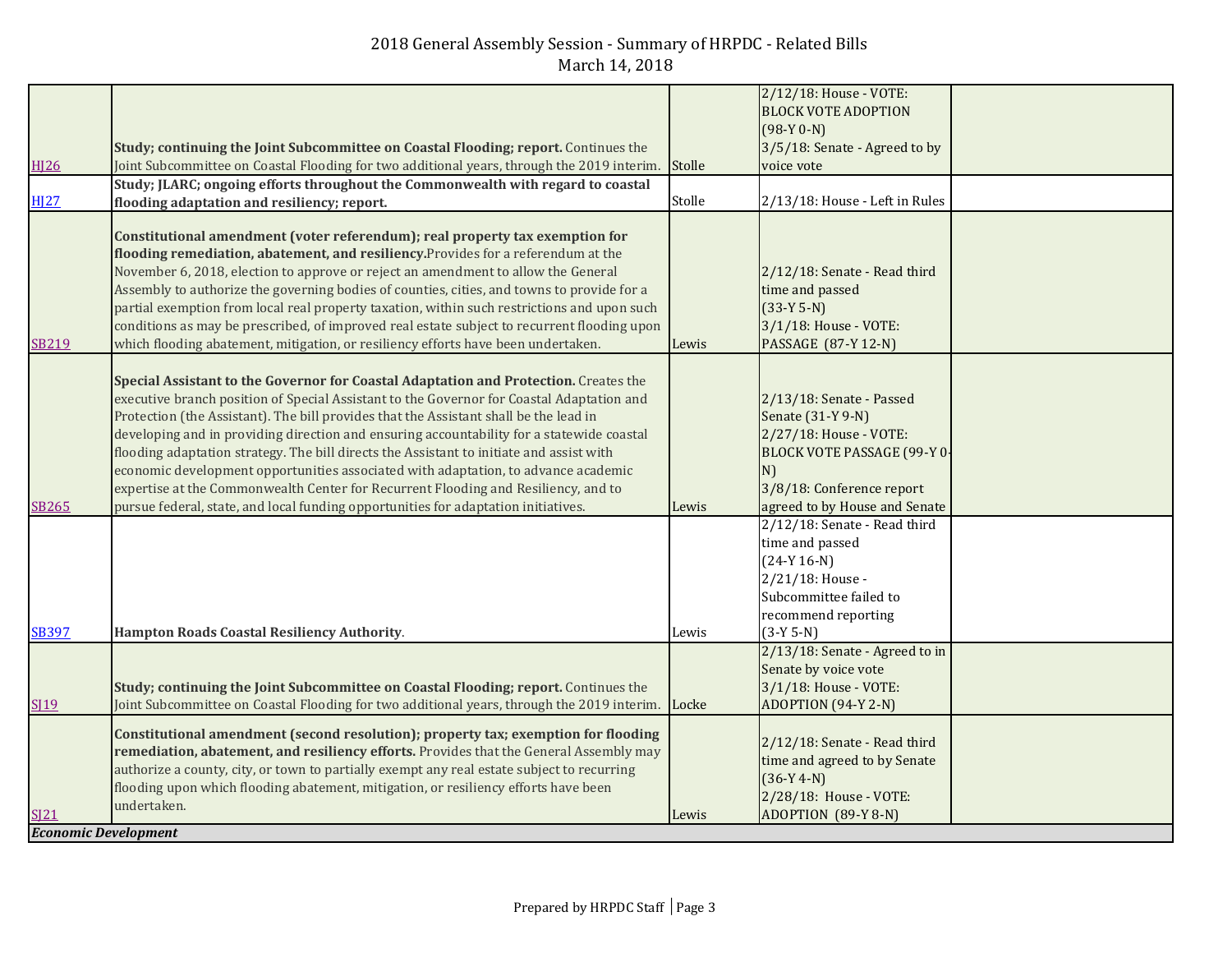| <b>HB692</b>                | Virginia Regional Industrial Facilities Act; revenue sharing; composite index.                                                                                                                                                                                                                                                                                                                                                                                                                                                                                                                                                                                                                                                                                                                                                                                                                                                                               | Marshall | 2/12/18: House - VOTE:<br>PASSAGE (100-Y 0-N)<br>2/20/18: Senate - Continued<br>in 2019 in Finance (11-Y 1-N)                                                                                                                                                |  |
|-----------------------------|--------------------------------------------------------------------------------------------------------------------------------------------------------------------------------------------------------------------------------------------------------------------------------------------------------------------------------------------------------------------------------------------------------------------------------------------------------------------------------------------------------------------------------------------------------------------------------------------------------------------------------------------------------------------------------------------------------------------------------------------------------------------------------------------------------------------------------------------------------------------------------------------------------------------------------------------------------------|----------|--------------------------------------------------------------------------------------------------------------------------------------------------------------------------------------------------------------------------------------------------------------|--|
| HB1148                      | Review of economic growth-sharing agreements. Provides that all economic growth-<br>sharing agreements between localities that exceed five years in duration shall contain a<br>provision that allows any party to the agreement to call for a review of the agreement no<br>more often than once every five years to determine whether the agreement continues to be<br>in the best interest of the reviewing locality. The agreement shall contain a provision<br>allowing such locality to end the agreement if a majority of the members of the governing<br>body of the reviewing locality affirmatively vote to end the agreement. The bill also provides<br>that any such agreement that has been if effect for at least 10 years as of July 1, 2018, shall<br>be subject to renegotiation if requested by one of the parties to the agreement. The parties<br>to the agreement shall negotiate in good faith in an attempt to reach a new agreement. | Landes   | 2/13/18: House - VOTE:<br><b>BLOCK VOTE PASSAGE (100-Y</b><br>$0-N$ )<br>2/22/18: Senate - Passed<br>Senate with amendment (38-Y<br>$(0-N)$<br>2/27/18: House - Senate<br>amendment agreed to (99-Y 0-<br>N)<br>3/7/18: Governor - Action<br>Deadline 4/9/18 |  |
| <b>HB1358</b>               | Commonwealth's Development Opportunity Fund; criteria for awarding grants and<br>loans.                                                                                                                                                                                                                                                                                                                                                                                                                                                                                                                                                                                                                                                                                                                                                                                                                                                                      | Aird     | 2/13/18: House - Left in<br>Appropriations                                                                                                                                                                                                                   |  |
| HB1452                      | Regional industrial facility authority. Amends the enabling statute for creation of a<br>regional industrial facility authority by reducing from three to two the required minimum<br>number of participating localities.                                                                                                                                                                                                                                                                                                                                                                                                                                                                                                                                                                                                                                                                                                                                    | James    | 2/13/18: House - VOTE:<br>PASSAGE (99-Y 0-N 1-A)<br>3/5/18: Senate - Passed<br>Senate (39-Y 1-N)                                                                                                                                                             |  |
| <b>Emergency Management</b> |                                                                                                                                                                                                                                                                                                                                                                                                                                                                                                                                                                                                                                                                                                                                                                                                                                                                                                                                                              |          |                                                                                                                                                                                                                                                              |  |
| <b>HB1367</b>               | Virginia Department of Emergency Management; local sheltering data. Requires<br>localities to provide the State Coordinator of Emergency Management with certain data<br>related to emergency sheltering capabilities on or before May 1 of each year.                                                                                                                                                                                                                                                                                                                                                                                                                                                                                                                                                                                                                                                                                                       | Jones    | 2/1/18: House - BLOCK VOTE<br>PASSAGE 2 (98-Y 0-N)<br>2/22/18: Senate - Passed<br>Senate (40-Y 0-N)<br>3/9/18: Governor - Approved<br>Chapter 228 (effective<br>7/1/18                                                                                       |  |
| <b>HB1388</b>               | Enhanced Public Safety Telephone Services Act. Establishes requirements regarding the<br>implementation of next generation 9-1-1 (NG9-1-1) service. By July 1, 2023, the 9-1-1<br>Services Board (the Board) is required to develop and implement NG9-1-1 transition plans<br>to migrate public service answering points and originating service providers from E-911 to<br>NG9-1-1. The measure alters the formula and criteria for the Board's distribution of funds<br>from the Wireless E-911 Fund. The measure also repeals provisions regarding (i) notices<br>that providers of Voice over Internet protocol service are required to give to subscribers<br>regarding access to E-911 service; (ii) plans for access by Voice over Internet protocol<br>service subscribers to obtain E-911 service; and (iii) the Board's Wireless Carrier E-911<br>Cost Recovery Subcommittee.                                                                      | Leftwich | 2/13/18: House - BLOCK<br>VOTE PASSAGE (98-Y 1-N 1-A)<br>3/2/18: Senate - Passed<br>Senate (36-Y 0-N 2-A)                                                                                                                                                    |  |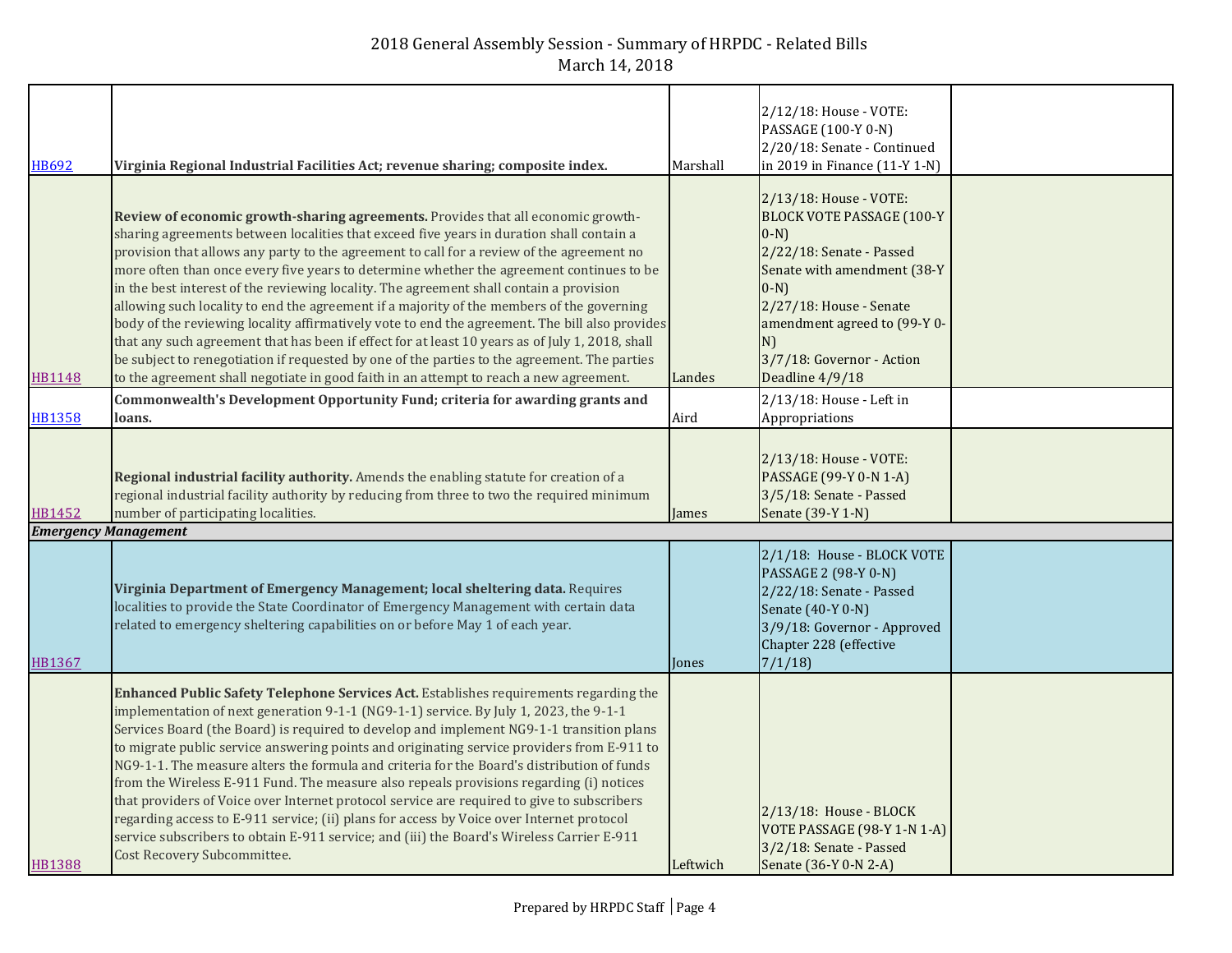|                           | Enhanced Public Safety Telephone Services Act. Establishes requirements regarding the                                                                                                          |             |                                                        |  |
|---------------------------|------------------------------------------------------------------------------------------------------------------------------------------------------------------------------------------------|-------------|--------------------------------------------------------|--|
|                           | implementation of next generation 9-1-1(NG9-1-1) service. By July 1, 2023, the 9-1-<br>1 Services Board (the Board) is required to develop and implement NG9-1-1 transition                    |             |                                                        |  |
|                           | plans to migrate public service answering points and originating service providers from E-                                                                                                     |             |                                                        |  |
|                           | 911 to NG9-1-1. The measure alters the formula and criteria for the Board's distribution of                                                                                                    |             |                                                        |  |
|                           | funds from the Wireless E-911 Fund. The measure also repeals provisions regarding (i)<br>notices that providers of Voice over Internet protocol service are required to give to                |             | 1/26/18: Senate - Read third<br>time and passed Senate |  |
|                           | subscribers regarding access to E-911 service; (ii) plans for access by Voice over Internet                                                                                                    |             | $(37-Y 0-N 2-A)$                                       |  |
|                           | protocol service subscribers to obtain E-911 service; and (iii) the Board's Wireless Carrier E-                                                                                                |             | 2/28/18: House - VOTE:                                 |  |
| SB513                     | 911 Cost Recovery Subcommittee.                                                                                                                                                                | Suetterlein | PASSAGE (98-Y 0-N 1-A)<br>2/9/18: Senate - read third  |  |
|                           |                                                                                                                                                                                                |             | time and passed                                        |  |
|                           |                                                                                                                                                                                                |             | $(39-Y 0-N)$                                           |  |
| <b>SB985</b>              | Hurricane and Flooding Risk Reduction and Bond Rating Protection Act of 2018;<br>report.                                                                                                       | Wagner      | 3/6/18: House - Left in<br>Appropriations              |  |
| <b>Energy/Environment</b> |                                                                                                                                                                                                |             |                                                        |  |
|                           | Regional Greenhouse Gas Initiative; prohibition on participation by                                                                                                                            |             |                                                        |  |
|                           | <b>Commonwealth.</b> Prohibits the Governor or any state agency from adopting any regulation                                                                                                   |             |                                                        |  |
|                           | establishing a carbon dioxide cap-and-trade program or bringing about the participation by<br>the Commonwealth in a regional market for the trading of carbon dioxide allowances. The          |             | 2/7/18: House - VOTE -                                 |  |
|                           | bill provides that the Commonwealth shall be allowed to participate in such a cap-and-trade                                                                                                    |             | <b>PASSAGE</b>                                         |  |
|                           | program if the House of Delegates and the Senate of Virginia each adopt a resolution that                                                                                                      |             | $(51-Y 47-N)$                                          |  |
| HB1270                    | specifically references and approves the regulatory text proposed for adoption by a state<br>agency.                                                                                           | Poindexter  | 3/1/18: Senate - Passed<br>Senate (21-Y 19-N)          |  |
| <b>HB1273</b>             | Virginia Alternative Energy and Coastal Protection Act.                                                                                                                                        | Bulova      | 2/13/18: House - Left in<br>Commerce and Labor         |  |
|                           | Virginia Alternative Energy and Coastal Protection Act.                                                                                                                                        |             |                                                        |  |
| <b>HB1344</b>             |                                                                                                                                                                                                | Turpin      | 2/13/18: House - Left in Rules                         |  |
| HB1365                    | Virginia Alternative Energy and Coastal Protection Act.                                                                                                                                        | Adams       | 2/13/18: House - Left in Rules                         |  |
|                           | <b>Chesapeake Bay Restoration Fund and Chesapeake Bay Restoration Fund Advisory</b>                                                                                                            |             |                                                        |  |
|                           | <b>Committee.</b> Clarifies the purposes for which grants from the Chesapeake Bay Restoration<br>Fund (the Fund) are to be used and clarifies that guidelines for the use of such grants shall |             |                                                        |  |
|                           | be developed by the Chesapeake Bay Restoration Fund Advisory Committee (the                                                                                                                    |             | 2/13/18: Senate - Passed                               |  |
|                           | Committee) in accordance with such purposes. The bill shifts the date by which the<br>Committee is required to present a plan for expenditure of any amounts in the Fund. The bill             |             | Senate (40-Y 0-N)<br>3/2/18: House - VOTE: BLOCK       |  |
| <b>SB585</b>              | contains technical amendments.                                                                                                                                                                 | DeSteph     | VOTE PASSAGE (96-Y 0-N)                                |  |
|                           |                                                                                                                                                                                                |             | 1/25/18: Senate - Passed by                            |  |
| SB696                     | Virginia Alternative Energy and Coastal Protection Act.                                                                                                                                        | Lewis       | indefinitely in ACNR<br>$(8-Y 7-N)$                    |  |
| <b>Housing</b>            |                                                                                                                                                                                                |             |                                                        |  |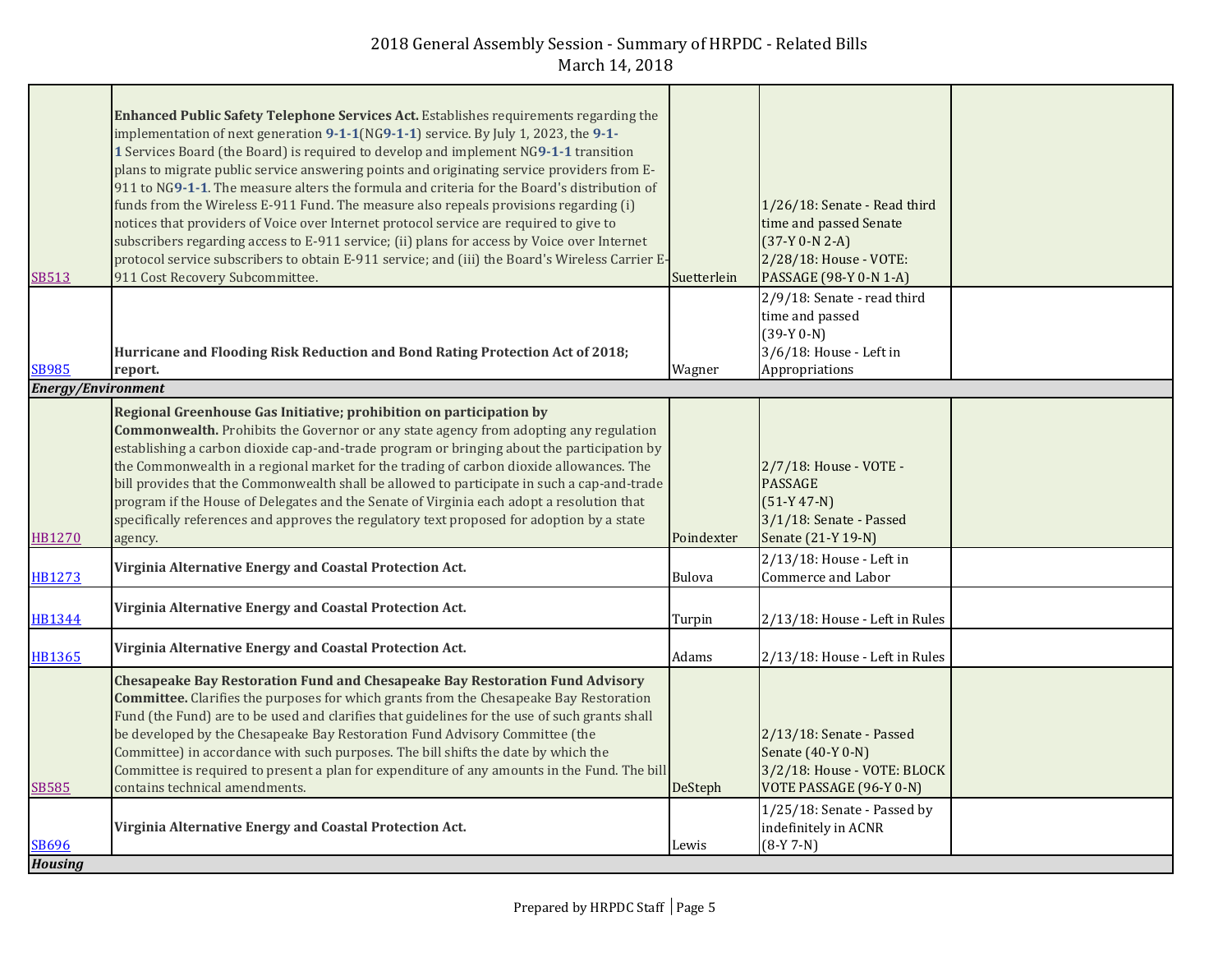|                      | Virginia Housing Development Authority Act; pilot program; home ownership; low                                                                                                                                                                                                                                                                                                                                                                                                                                                                                                                                                                                                                                                                                                                                                                                                                                                                                                                                                                                                                                   |         | 2/13/18: House - Left in                                                                                                                                                                                                        |  |
|----------------------|------------------------------------------------------------------------------------------------------------------------------------------------------------------------------------------------------------------------------------------------------------------------------------------------------------------------------------------------------------------------------------------------------------------------------------------------------------------------------------------------------------------------------------------------------------------------------------------------------------------------------------------------------------------------------------------------------------------------------------------------------------------------------------------------------------------------------------------------------------------------------------------------------------------------------------------------------------------------------------------------------------------------------------------------------------------------------------------------------------------|---------|---------------------------------------------------------------------------------------------------------------------------------------------------------------------------------------------------------------------------------|--|
| <b>HB282</b>         | income persons.                                                                                                                                                                                                                                                                                                                                                                                                                                                                                                                                                                                                                                                                                                                                                                                                                                                                                                                                                                                                                                                                                                  | McQuinn | <b>General Laws</b>                                                                                                                                                                                                             |  |
|                      |                                                                                                                                                                                                                                                                                                                                                                                                                                                                                                                                                                                                                                                                                                                                                                                                                                                                                                                                                                                                                                                                                                                  |         | 2/13/18: House - Left in                                                                                                                                                                                                        |  |
| <b>HB948</b>         | Virginia Housing Trust Fund; revenue deposits.                                                                                                                                                                                                                                                                                                                                                                                                                                                                                                                                                                                                                                                                                                                                                                                                                                                                                                                                                                                                                                                                   | Lopez   | Finance                                                                                                                                                                                                                         |  |
| <b>Other</b>         |                                                                                                                                                                                                                                                                                                                                                                                                                                                                                                                                                                                                                                                                                                                                                                                                                                                                                                                                                                                                                                                                                                                  |         |                                                                                                                                                                                                                                 |  |
| <b>HB508</b>         | Local regulation of solar facilities. Provides that a property owner may install a solar<br>facility on the roof of a dwelling or other building to serve the electricity or thermal needs of<br>that dwelling or building, provided that such installation is in compliance with any height<br>and setback requirements in the zoning district where such property is located as well as<br>any provisions pertaining to any local historic district. Unless a local ordinance provides<br>otherwise, a ground-mounted solar energy generation facility shall also be permitted,<br>provided that such installation is in compliance with any height and setback requirements<br>in the zoning district where such property is located as well as any provision pertaining to<br>any local historic district. Any other proposed solar facility, including any solar facility that<br>is designed to serve, or serves, the electricity or thermal needs of any property other than<br>the property where such facilities are located, shall be subject to any applicable zoning<br>regulations of the locality. | Hodges  | 2/1/18: House - VOTE:<br>PASSAGE (90-Y 6-N 1-A)<br>2/23/18: Senate - Passed<br>Senate with amendment (38-Y<br>$0-N$<br>2/27/18: House - VOTE:<br><b>ADOPTION (95-Y 2-N 2-A)</b><br>3/7/18: Governor - Action<br>Deadline 4/9/18 |  |
| <b>HB509</b>         | <b>Comprehensive plan; solar facilities.</b> Provides that a solar facility subject to provisions<br>requiring the facility to be substantially in accord with a locality's comprehensive plan shall<br>be deemed to be substantially in accord with the comprehensive plan if (i) such proposed<br>solar facility is located in a zoning district that allows such solar facilities by right, (ii) such<br>proposed solar facility is designed to serve the electricity or thermal needs of the property<br>upon which such facility is located, or will be owned or operated by an eligible customer-<br>generator or eligible agricultural customer-generator under § 56-594 or by a small<br>agricultural generator under § 56-594.2, or (iii) such solar facility is advertised and<br>approved concurrently in a public hearing process with a rezoning, special exception, or<br>other approval process.                                                                                                                                                                                                  | Hodges  | 2/2/18: House - VOTE -<br><b>BLOCK VOTE PASSAGE</b><br>$(99-Y 0-N)$<br>2/23/18: Senate - Passed<br>Senate (38-Y 0-N)<br>3/5/18: Governor - Action<br>Deadline 4/9/18                                                            |  |
|                      |                                                                                                                                                                                                                                                                                                                                                                                                                                                                                                                                                                                                                                                                                                                                                                                                                                                                                                                                                                                                                                                                                                                  |         |                                                                                                                                                                                                                                 |  |
|                      |                                                                                                                                                                                                                                                                                                                                                                                                                                                                                                                                                                                                                                                                                                                                                                                                                                                                                                                                                                                                                                                                                                                  |         |                                                                                                                                                                                                                                 |  |
|                      |                                                                                                                                                                                                                                                                                                                                                                                                                                                                                                                                                                                                                                                                                                                                                                                                                                                                                                                                                                                                                                                                                                                  |         |                                                                                                                                                                                                                                 |  |
|                      |                                                                                                                                                                                                                                                                                                                                                                                                                                                                                                                                                                                                                                                                                                                                                                                                                                                                                                                                                                                                                                                                                                                  | Lopez   | 2/13/18: House - Left in Rules                                                                                                                                                                                                  |  |
| <b>HB979</b><br>H194 | Drinking water; lead levels.<br>Study; Office of Drinking Water; Commonwealth's drinking water infrastructure and<br>oversight of the drinking water program; report.                                                                                                                                                                                                                                                                                                                                                                                                                                                                                                                                                                                                                                                                                                                                                                                                                                                                                                                                            | Rodman  | 2/13/18: House - Left in<br>Health, Welfare, and<br>Institutions                                                                                                                                                                |  |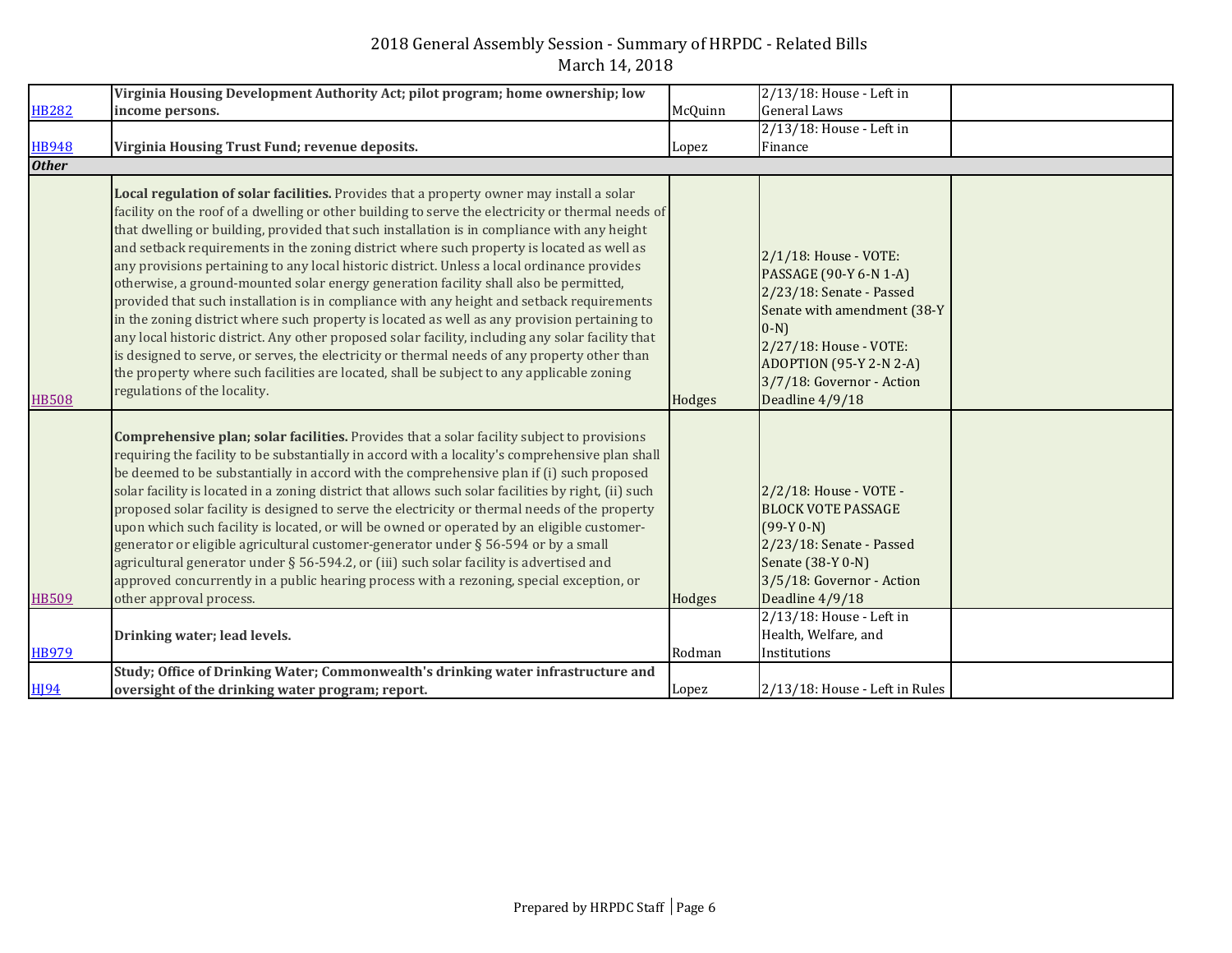| <b>SB179</b>             | Comprehensive plan; solar facilities. Provides that a solar facility subject to provisions<br>requiring the facility to be substantially in accord with a locality's comprehensive plan shall<br>be deemed to be substantially in accord with the comprehensive plan if (i) such proposed<br>solar facility is located in a zoning district that allows such solar facilities by right, (ii) such<br>proposed solar facility is designed to serve the electricity or thermal needs of the property<br>upon which such facility is located, or will be owned or operated by an eligible customer-<br>generator or eligible agricultural customer-generator under § 56-594 or by a small<br>agricultural generator under § 56-594.2, or (iii) such solar facility is advertised and<br>approved concurrently in a public hearing process with a rezoning, special exception, or<br>other approval process.                                                                                                                                                                                                         | <b>Stanley</b> | 2/5/18: Senate - Read third<br>time and passed (40-Y 0-N)<br>2/21/18: House - BLOCK<br>VOTE PASSAGE (100-Y 0-N)<br>3/5/18: Governor - Approved<br>Chapter 175 (effective<br>7/1/18 |  |
|--------------------------|------------------------------------------------------------------------------------------------------------------------------------------------------------------------------------------------------------------------------------------------------------------------------------------------------------------------------------------------------------------------------------------------------------------------------------------------------------------------------------------------------------------------------------------------------------------------------------------------------------------------------------------------------------------------------------------------------------------------------------------------------------------------------------------------------------------------------------------------------------------------------------------------------------------------------------------------------------------------------------------------------------------------------------------------------------------------------------------------------------------|----------------|------------------------------------------------------------------------------------------------------------------------------------------------------------------------------------|--|
| <b>SB429</b>             | Local regulation of solar facilities. Provides that a property owner may install a solar<br>facility on the roof of a dwelling or other building to serve the electricity or thermal needs of<br>that dwelling or building, provided that such installation is in compliance with any height<br>and setback requirements in the zoning district where such property is located as well as<br>any provisions pertaining to any local historic district. Unless a local ordinance provides<br>otherwise, a ground-mounted solar energy generation facility shall also be permitted,<br>provided that such installation is in compliance with any height and setback requirements<br>in the zoning district where such property is located as well as any provision pertaining to<br>any local historic district. Any other proposed solar facility, including any solar facility that<br>is designed to serve, or serves, the electricity or thermal needs of any property other than<br>the property where such facilities are located, shall be subject to any applicable zoning<br>regulations of the locality. | Stanley        | 2/7/18: Senate - Passed<br>Senate (38-Y 1-N 1-A)<br>2/28/18: House - VOTE:<br>PASSAGE (97-Y 0-N 2-A)                                                                               |  |
| <b>Ports</b>             |                                                                                                                                                                                                                                                                                                                                                                                                                                                                                                                                                                                                                                                                                                                                                                                                                                                                                                                                                                                                                                                                                                                  |                |                                                                                                                                                                                    |  |
| <b>HB575</b>             | Virginia Waterway Maintenance Fund; Grant Program.                                                                                                                                                                                                                                                                                                                                                                                                                                                                                                                                                                                                                                                                                                                                                                                                                                                                                                                                                                                                                                                               | Bloxom         | 2/13/18: House - Left in<br>Appropriations                                                                                                                                         |  |
| <b>HI60</b>              | Study; JLARC; impact of state-owned ports on local governments; report.                                                                                                                                                                                                                                                                                                                                                                                                                                                                                                                                                                                                                                                                                                                                                                                                                                                                                                                                                                                                                                          | James          | 2/13/18: House - Left in Rules                                                                                                                                                     |  |
| <b>HI105</b>             | Study; JLARC; impact of state-owned ports on local governments; report.                                                                                                                                                                                                                                                                                                                                                                                                                                                                                                                                                                                                                                                                                                                                                                                                                                                                                                                                                                                                                                          | Heretick       | 2/13/18: House - Left in Rules                                                                                                                                                     |  |
| <b>SI7</b><br>Retirement | Study; JLARC; impact of state-owned ports on local governments; report.                                                                                                                                                                                                                                                                                                                                                                                                                                                                                                                                                                                                                                                                                                                                                                                                                                                                                                                                                                                                                                          | Lewis          | 2/9/18: Senate - Passed by<br>indefinitely in Rules by voice<br>vote                                                                                                               |  |
|                          |                                                                                                                                                                                                                                                                                                                                                                                                                                                                                                                                                                                                                                                                                                                                                                                                                                                                                                                                                                                                                                                                                                                  |                |                                                                                                                                                                                    |  |
| HJ103                    | Study; Virginia Retirement System; state-run retirement savings plan for people<br>without employer-provided plans; report. Requests the Virginia Retirement System to<br>study the feasibility and merits of a state-run retirement savings plan for employers and<br>their employees who do not have access to an employer-provided retirement savings plan.                                                                                                                                                                                                                                                                                                                                                                                                                                                                                                                                                                                                                                                                                                                                                   | Torian         | 2/9/18: House - VOTE:<br>ADOPTION (96-Y 3-N)<br>3/5/18: Senate - Agreed to by<br>voice vote                                                                                        |  |
| <b>Water Resources</b>   |                                                                                                                                                                                                                                                                                                                                                                                                                                                                                                                                                                                                                                                                                                                                                                                                                                                                                                                                                                                                                                                                                                                  |                |                                                                                                                                                                                    |  |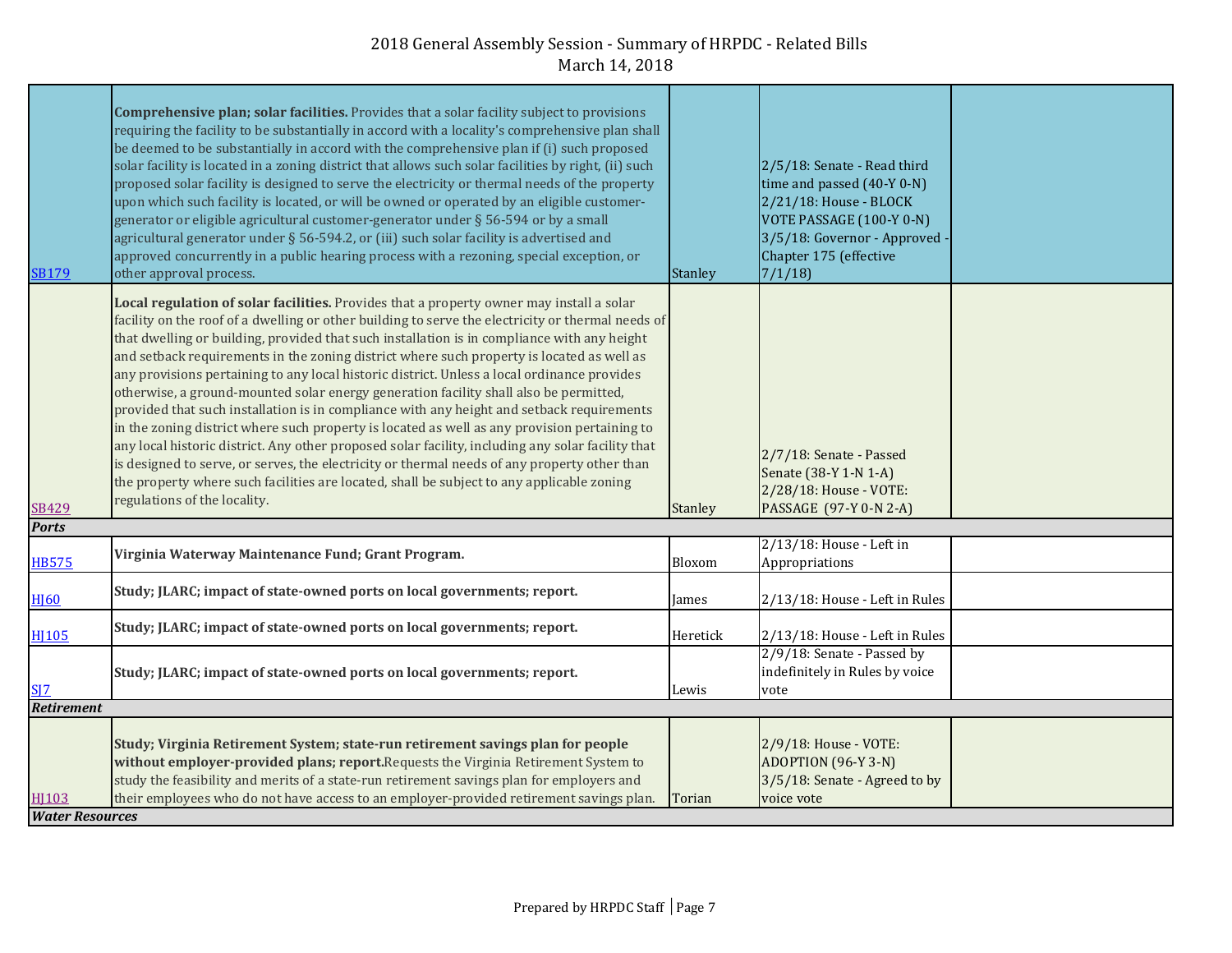| HB211        | Ground water withdrawal permit term; lengthening to 15 years; permit fee. Lengthens<br>from 10 years to 15 years the maximum term of a ground water withdrawal permit issued<br>by the State Water Control Board. The bill also lengthens from 10 years to 15 years the<br>maximum term of a ground water withdrawal special exception and directs the Board to<br>raise the applicable permit fee from \$6,000 to \$9,000. The bill contains technical<br>amendments.              | Wright | 1/30/18: House - VOTE:<br><b>BLOCK VOTE PASSAGE 2 (99-Y</b><br>$(0-N)$<br>2/28/18: Senate - Passed<br>Senate (39-Y 1-N)<br>3/7/18: Governor - Action<br>deadline 4/9/18    |  |
|--------------|-------------------------------------------------------------------------------------------------------------------------------------------------------------------------------------------------------------------------------------------------------------------------------------------------------------------------------------------------------------------------------------------------------------------------------------------------------------------------------------|--------|----------------------------------------------------------------------------------------------------------------------------------------------------------------------------|--|
| <b>HB341</b> | Cluster development; open space; stormwater management area.                                                                                                                                                                                                                                                                                                                                                                                                                        | Thomas | 2/13/18: House - Left in CC &                                                                                                                                              |  |
| <b>HB358</b> | Ground water management; subdivisions; technical evaluation. Requires the developer<br>of a subdivision located in a designated ground water management area for which the<br>developer obtains plat approval on or after July 1, 2018, to apply for a technical evaluation,<br>with certain criteria, from the Department of Environmental Quality prior to final<br>subdivision plat approval if there will be 30 or more lots within the subdivision served by<br>private wells. | Bulova | 2/6/18: House - VOTE: BLOCK<br>VOTE PASSAGE (99-Y 0-N)<br>2/28/18: Senate - Passed<br>Senate (24-Y 16-N)<br>3/7/18: Governor - Action<br>deadline 4/9/18                   |  |
| <b>HB377</b> | Virginia Water Protection Permit; exception for stormwater management facility on<br>dry land. Exempts from the requirement to obtain a Virginia Water Protection Permit an<br>impact to a stormwater management facility on dry land.                                                                                                                                                                                                                                              | Bulova | 2/6/18: House - VOTE: BLOCK<br>VOTE PASSAGE (99-Y 0-N)<br>2/20/18: Senate - Passed<br>Senate (40-Y 0-N)<br>3/2/18: Governor - Approved<br>Chapter 114 (effective<br>7/1/18 |  |
| <b>HB493</b> | Stormwater Local Assistance Fund; grants; administrative costs.                                                                                                                                                                                                                                                                                                                                                                                                                     | Hodges | 2/13/18: House - Left in ACNR                                                                                                                                              |  |
| <b>HB771</b> | Potomac Aquifer recharge monitoring; advisory board; laboratory established;<br><b>SWIFT Project.</b>                                                                                                                                                                                                                                                                                                                                                                               | Jones  | 2/13/18: House - VOTE:<br>PASSAGE (97-Y 0-N 1-A)<br>3/10/18: Failed to pass                                                                                                |  |
| <b>HB885</b> | Onsite sewage systems; authority of the Board of Health.                                                                                                                                                                                                                                                                                                                                                                                                                            | Orrock | 1/29/18: House - VOTE:<br>PASSAGE (95-Y 3-N)<br>3/5/18: Senate - Continued to<br>2019 in Education and Health                                                              |  |
| <b>HB887</b> | Onsite sewage systems; maintenance. Provides that the adjustment or replacement of<br>sewer lines, conveyance lines, distribution boxes, or header lines is considered maintenance<br>of an onsite sewage system and thus does not require a permit. Under current law,<br>adjustment and replacement of such equipment requires the system owner to obtain a<br>permit.                                                                                                            | Orrock | 1/29/18: House - VOTE:<br><b>PASSAGE (94-Y 3-N)</b><br>2/27/18: Senate - Read third<br>time and passed (37-Y 3-N)<br>3/7/18: Governor - Action<br>Deadline 4/9/18          |  |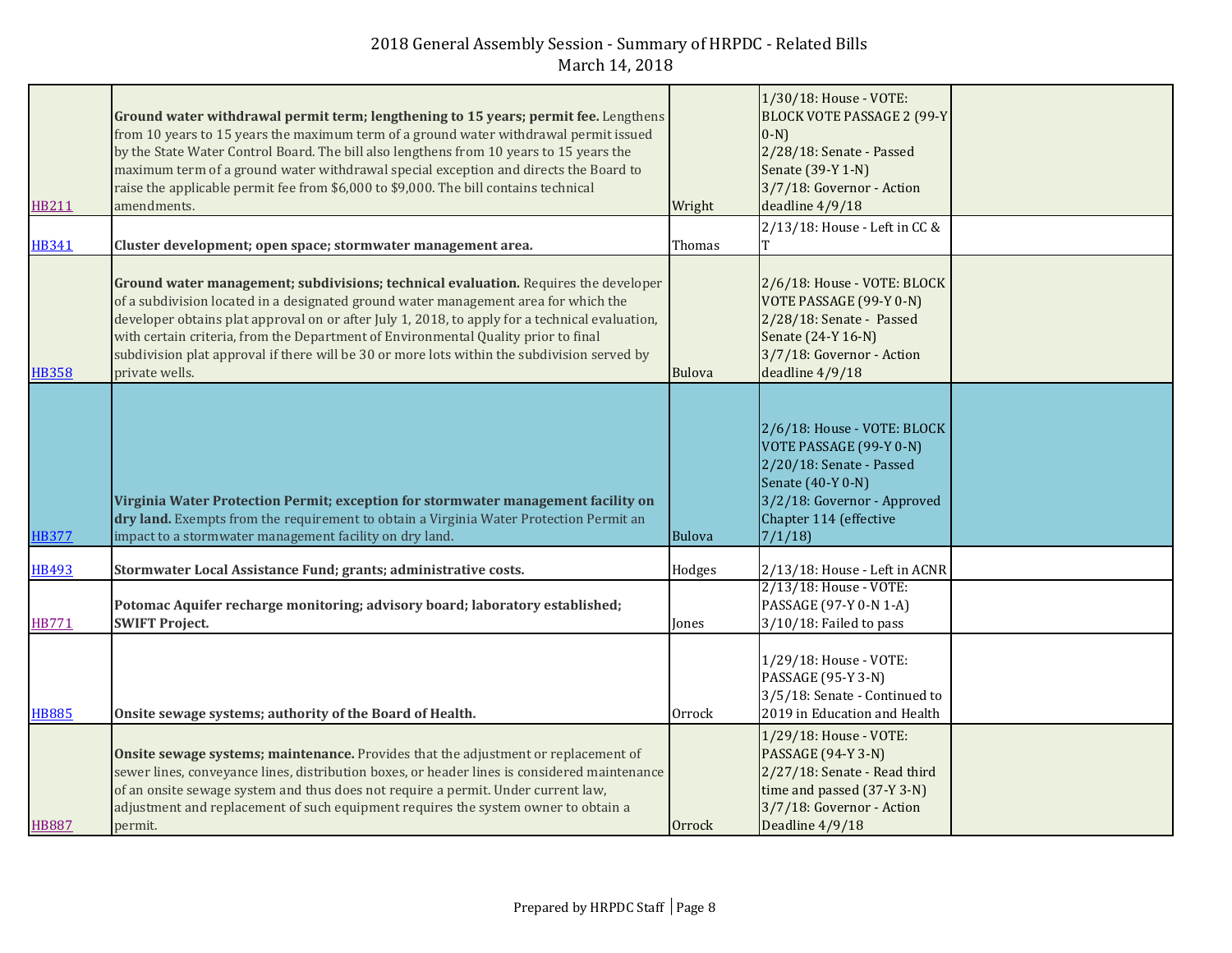| <b>HB925</b>  | Local enforcement of industrial waste permits. Authorizes any locality that owns or<br>operates a permitted municipal separate storm sewer system (MS4) to adopt and<br>administer an industrial and high-risk runoff program. The bill limits the ability of the State<br>Water Control Board (the Board), unless it is required to do so by federal law, to impose<br>certain regulatory conditions on any locality that administers such a program, and it<br>prohibits the Board from modifying existing MS4 permits to avoid such limitation. The bill<br>authorizes the Board to require a locality to report an industrial or commercial facility if it<br>becomes aware of a violation of an industrial stormwater management requirement. | <b>Bulova</b> | 2/6/18: House - VOTE: BLOCK<br><b>VOTE PASSAGE</b><br>$(99-Y 0-N)$<br>2/20/18: Senate - Passed<br>Senate (40-Y 0-N)<br>3/5/18: Governor - Approved<br>Chapter 152 (effective<br>7/1/18 |  |
|---------------|----------------------------------------------------------------------------------------------------------------------------------------------------------------------------------------------------------------------------------------------------------------------------------------------------------------------------------------------------------------------------------------------------------------------------------------------------------------------------------------------------------------------------------------------------------------------------------------------------------------------------------------------------------------------------------------------------------------------------------------------------|---------------|----------------------------------------------------------------------------------------------------------------------------------------------------------------------------------------|--|
| <b>HB1004</b> | Regulation of stormwater; airports.                                                                                                                                                                                                                                                                                                                                                                                                                                                                                                                                                                                                                                                                                                                | Byron         | 2/13/18: House - Left in ACNR                                                                                                                                                          |  |
| <b>HB1035</b> | Virginia Water Supply Revolving Fund; loans for regional projects; priority in Eastern<br>Virginia for alternative water source projects. Directs the Board of Health, when making<br>loans, loan subsidies, or grants for regional water projects in the Eastern Virginia<br>Groundwater Management Area, to give additional priority to projects related to the<br>development of water sources to serve as alternatives to the withdrawal of groundwater<br>from the coastal plain aquifer.                                                                                                                                                                                                                                                     | Hodges        | 2/6/18: House - VOTE: BLOCK<br><b>VOTE PASSAGE</b><br>$(99-Y 0-N)$<br>2/20/18: Senate - Passed<br>Senate (40-Y 0-N)<br>3/5/18: Governor - Approved<br>Chapter 183 (effective<br>7/1/18 |  |
| HB1036        | Eastern Virginia groundwater management; annual forum; trading work<br>group. Directs the Department of Environmental Quality (the Department) to convene an<br>annual public forum focused on the state of water resources in the Eastern Virginia<br>Groundwater Management Area. The bill also directs the Department to convene a work<br>group to assist the Department in carrying out the 2017 recommendation of the Eastern<br>Virginia Groundwater Management Advisory Committee that an aquifer storage and<br>recovery banking system be developed. The work group shall report its recommendations<br>no later than July 1, 2019.                                                                                                      | Hodges        | 2/13/18: House - VOTE:<br><b>BLOCK VOTE PASSAGE (100-Y</b><br>$(0-N)$<br>3/6/18: Senate -Passed Senate<br>$(40-Y 0-N)$                                                                 |  |
| HB1091        | Virginia Resources Authority; dredging projects. Includes within the definition of the<br>term "project" any dredging program or project undertaken to benefit the economic and<br>community development goals of a local government.                                                                                                                                                                                                                                                                                                                                                                                                                                                                                                              | Hodges        | 2/6/18: House - VOTE: BLOCK<br>VOTE PASSAGE (99-Y 0-N)<br>2/20/18: Senate - Passed<br>Senate (40-Y 0-N)<br>3/5/18: Governor - Approved<br>Chapter 153 (effective<br>7/1/18             |  |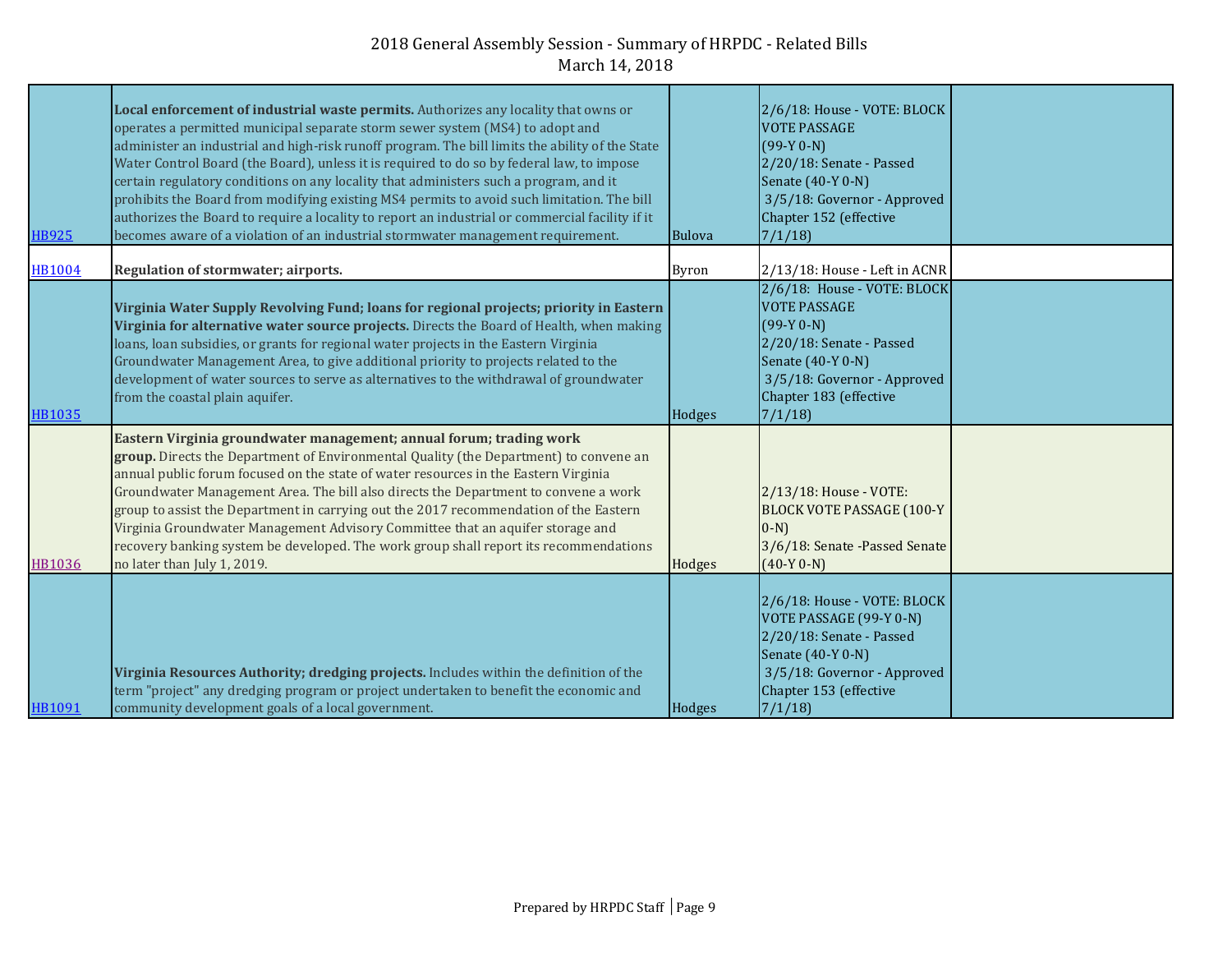| HB1092        | <b>Tax increment financing; dredging projects.</b> Specifies that dredging projects are<br>development projects eligible for tax increment financing.                                                                                                                                                                                                                                                                                                                                                                | Hodges | 2/2/18: House - VOTE -<br>PASSAGE (97-Y 0-N 1-A)<br>2/16/18: Senate - Passed with<br>amendment (38-Y 0-N)<br>2/20/18: House - Senate<br>amendment agreed to (99-Y 0-<br>$N 1-A$<br>3/2/18: Governor - Approved<br>Chapter 120 (effective<br>7/1/18 |  |
|---------------|----------------------------------------------------------------------------------------------------------------------------------------------------------------------------------------------------------------------------------------------------------------------------------------------------------------------------------------------------------------------------------------------------------------------------------------------------------------------------------------------------------------------|--------|----------------------------------------------------------------------------------------------------------------------------------------------------------------------------------------------------------------------------------------------------|--|
| <b>HB1094</b> | Chesapeake Bay Preservation Areas; regulations; local permit to raise land.                                                                                                                                                                                                                                                                                                                                                                                                                                          | Hodges | 2/13/18: House - Left in ACNR                                                                                                                                                                                                                      |  |
| <b>HB1095</b> | Chesapeake Bay public water access authorities; regional dredging. Authorizes the<br>Middle Peninsula Chesapeake Bay Public Access Authority and the Northern Neck<br>Chesapeake Bay Public Access Authority to undertake dredging projects and authorizes<br>those public access authorities and the Eastern Shore Water Access Authority, which<br>currently is empowered to undertake dredging projects, to work together in any<br>combination to undertake dredging projects in any of their jurisdictions.     | Hodges | 1/25/18: House - VOTE:<br>PASSAGE (97-Y 0-N 1-A)<br>2/23/18: Senate - Passed<br>Senate (38-Y 0-N)<br>3/5/18: Governor - Action<br>Deadline 4/9/18                                                                                                  |  |
| <b>HB1096</b> | Dredged material siting; fast-track permitting program. Directs the Department of<br>Environmental Quality to develop, in cooperation with the Marine Resources Commission<br>and with technical assistance from the Virginia Institute of Marine Science, a fast-track<br>regulatory permitting program for the selection and use of appropriate sites for the disposal<br>of dredged material. The bill requires the State Water Control Board to enact regulations to<br>be effective no later than July 1, 2019. | Hodges | 2/12/18: House - VOTE:<br>PASSAGE (91-Y 8-N 1-A)<br>3/6/18: Senate - Passed<br>Senate (40-Y 0-N)                                                                                                                                                   |  |
| <b>HB1185</b> | Regional water resource planning; State Water Control Board regulations.                                                                                                                                                                                                                                                                                                                                                                                                                                             | Carr   | 2/13/18: House - Left in ACNR                                                                                                                                                                                                                      |  |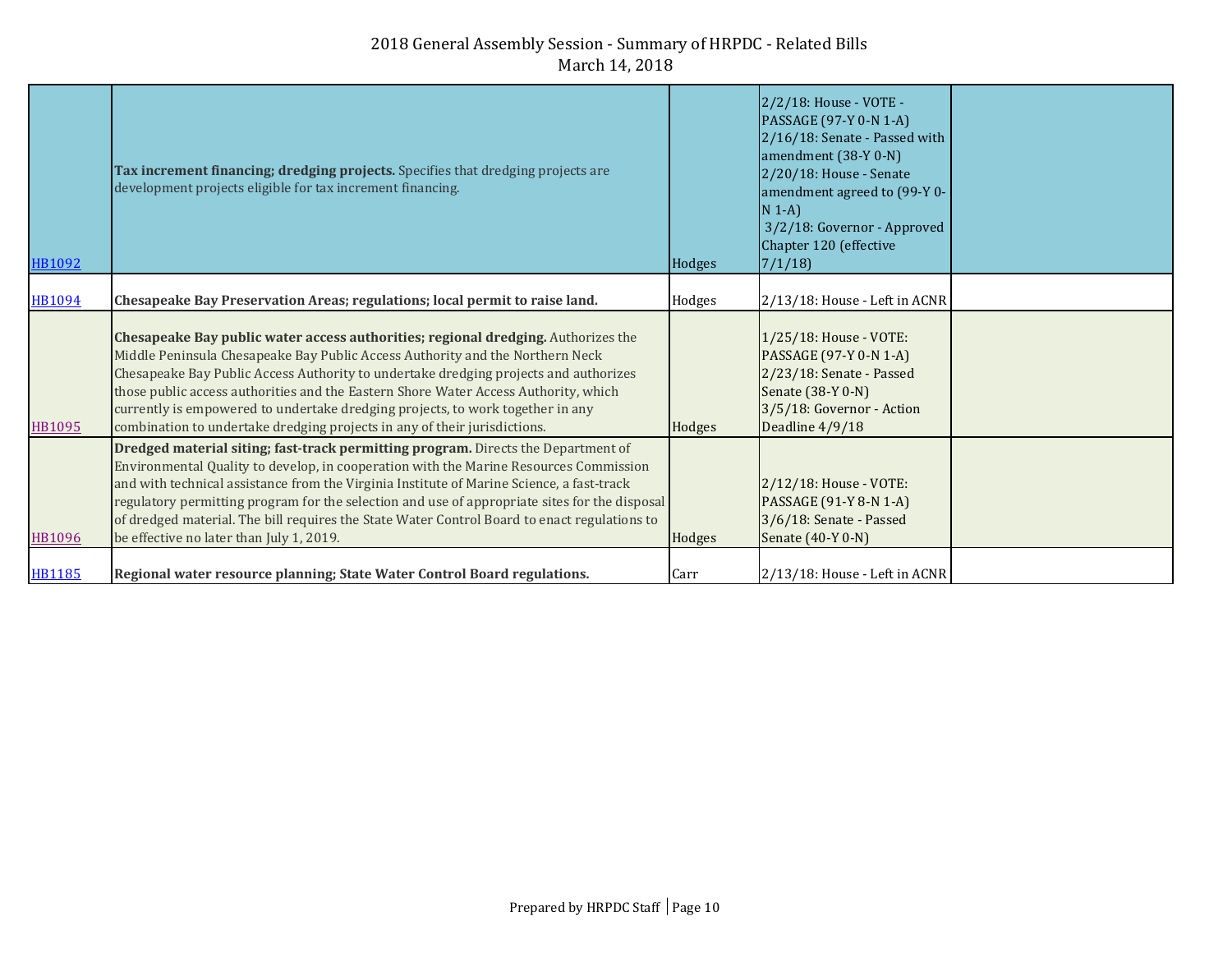| HB1307        | Stormwater management; rural Tidewater; tiered approach to water quantity<br>technical criteria; impervious cover percentage. Allows any rural Tidewater locality, as<br>defined in the bill, to comply with water quantity technical criteria for certain land-<br>disturbing activities based on the percentage of impervious cover in the watershed. The bill<br>provides that any eligible locality electing to use certain control standards shall, by<br>ordinance, adopt an official map that indicates the percentage of impervious cover in each<br>watershed within the locality and shall update the map at least annually. The bill allows any<br>such locality to apply one of the following three standards for managing water quantity to<br>any new development project: (i) if the site, as indicated on the map, has less than 5.0<br>percent impervious cover, the standard shall be a particular State Water Control Board<br>regulation; (ii) if the watershed has 5.0 percent or more but less than 7.5 percent<br>impervious cover, the standard shall be the one-year, 24-hour release method; and (iii) if<br>the watershed has 7.5 percent or more impervious cover, the standard shall be the energy<br>balance method. The bill provides that any project whose construction would cause the<br>watershed in which it is located to step up to the next higher tier shall be evaluated under<br>the energy balance method or a more stringent alternative. | Hodges | 2/6/18: House - VOTE: BLOCK<br>VOTE PASSAGE (99-Y 0-N)<br>2/20/18: Senate - Passed<br>Senate (40-Y 0-N)<br>3/5/18: Governor - Approved<br>Chapter 154 (effective<br>7/1/18                          |  |
|---------------|----------------------------------------------------------------------------------------------------------------------------------------------------------------------------------------------------------------------------------------------------------------------------------------------------------------------------------------------------------------------------------------------------------------------------------------------------------------------------------------------------------------------------------------------------------------------------------------------------------------------------------------------------------------------------------------------------------------------------------------------------------------------------------------------------------------------------------------------------------------------------------------------------------------------------------------------------------------------------------------------------------------------------------------------------------------------------------------------------------------------------------------------------------------------------------------------------------------------------------------------------------------------------------------------------------------------------------------------------------------------------------------------------------------------------------------------------------------------------------------|--------|-----------------------------------------------------------------------------------------------------------------------------------------------------------------------------------------------------|--|
| <b>HB1186</b> | Ground water withdrawal permit; priority for human consumptive use; public<br>supplier.                                                                                                                                                                                                                                                                                                                                                                                                                                                                                                                                                                                                                                                                                                                                                                                                                                                                                                                                                                                                                                                                                                                                                                                                                                                                                                                                                                                                | Carr   | 2/13/18: House - Left in ACNR                                                                                                                                                                       |  |
| HB1217        | Waterworks; yield testing; monitoring of existing active wells.                                                                                                                                                                                                                                                                                                                                                                                                                                                                                                                                                                                                                                                                                                                                                                                                                                                                                                                                                                                                                                                                                                                                                                                                                                                                                                                                                                                                                        | Hugo   | 2/13/18: House - Left in<br>Health, Welfare, and<br>Institutions                                                                                                                                    |  |
| HB1234        | Water supplies and water works; domestic use.                                                                                                                                                                                                                                                                                                                                                                                                                                                                                                                                                                                                                                                                                                                                                                                                                                                                                                                                                                                                                                                                                                                                                                                                                                                                                                                                                                                                                                          | Hugo   | 2/13/18: House - Left in<br>Appropriations                                                                                                                                                          |  |
| HB1308        | Stormwater; local plan review; acceptance of signed plan in lieu of review. Authorizes<br>any rural Tidewater locality, whether or not it has opted out of administering a stormwater<br>or erosion and sediment control program, to require that a licensed professional retained<br>by the applicant submit a set of plans and supporting calculations for land-disturbing<br>activities that disturb 2,500 square feet or more but less than one acre of land. The bill<br>requires the plans to bear a certification and to be signed and sealed by the professional.<br>The locality is required to accept such plans in satisfaction of the local plan review<br>requirement. The bill also directs the Department of Environmental Quality to examine the<br>possibility of expanding the use of the agreement in lieu of a stormwater management plan,<br>currently authorized for use in the construction of certain single-family residences, to<br>include any nonresidential development site of less than one acre in a rural Tidewater<br>locality.                                                                                                                                                                                                                                                                                                                                                                                                                      | Hodges | 2/6/18: House - VOTE:<br><b>PASSAGE (96-Y 1-N)</b><br>2/20/18: Senate - Passed<br>Senate (40-Y 0-N)<br>3/5/18: Governor - Approved<br>Chapter 155 (effective<br>7/1/18<br>1/31/18: House - Stricken |  |
| HB1566        | Stormwater; local plan review; acceptance of plan by professional engineer in lieu of<br>review.                                                                                                                                                                                                                                                                                                                                                                                                                                                                                                                                                                                                                                                                                                                                                                                                                                                                                                                                                                                                                                                                                                                                                                                                                                                                                                                                                                                       | Hodges | from docket by ACNR<br>$(22-Y 0-N)$                                                                                                                                                                 |  |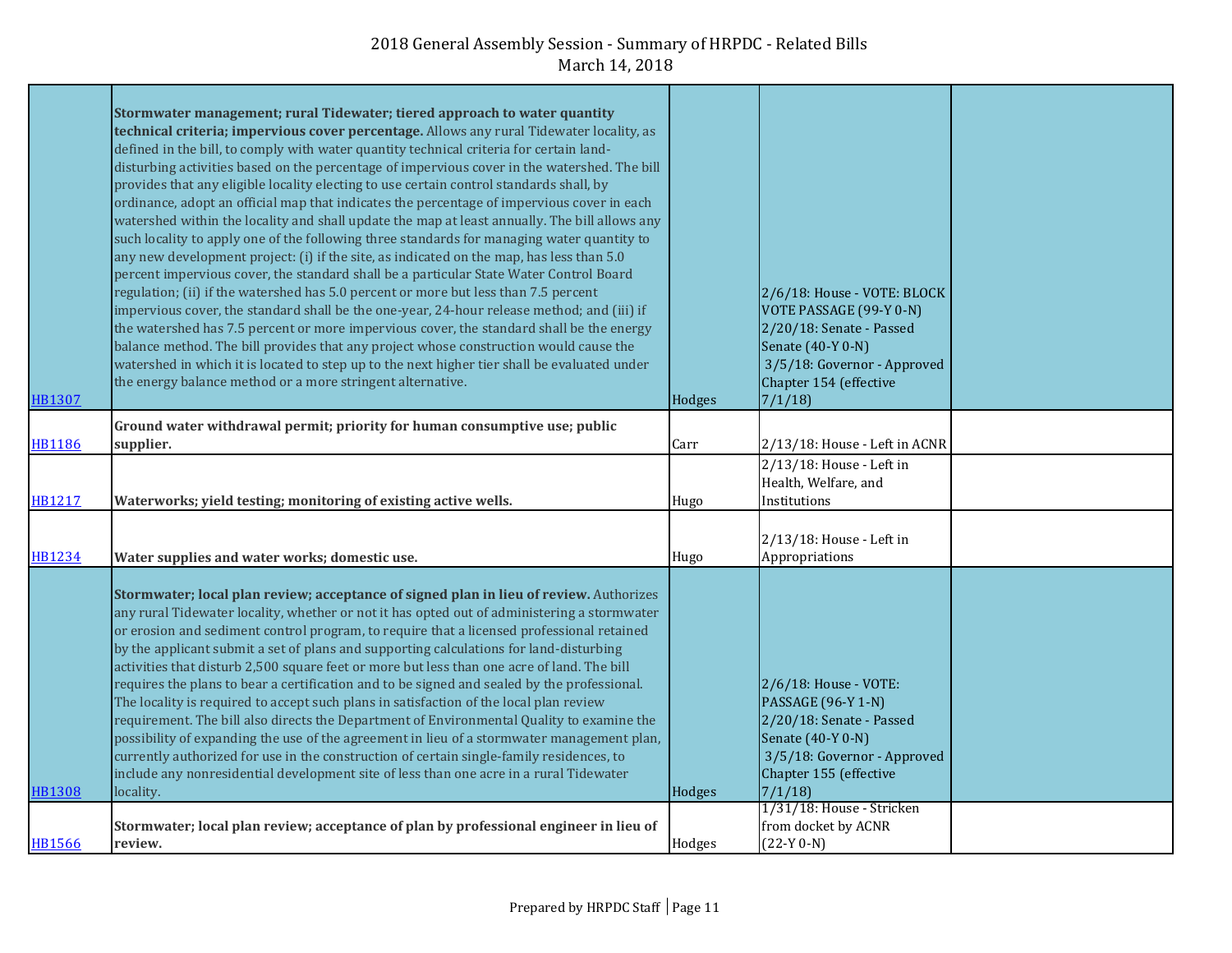| <b>HB1608</b>          | Virginia Water Quality Improvement Fund; publicly owned treatment works; nutrient<br>reduction. Authorizes the Director of the Department of Environmental Quality (the<br>Department) to issue grants from the Virginia Water Quality Improvement Fund for water<br>quality improvements, including cost effective technologies to reduce loads of total<br>phosphorus, total nitrogen, or nitrogen-containing ammonia, in order to meet certain<br>requirements of ammonia-related regulations that are more stringent than those adopted<br>by the State Water Control Board (the Board). The bill also requires the Department to<br>prepare a preliminary estimate of the amount and timing of Water Quality Improvement<br>Grants required to fund projects to reduce loads of nitrogen-containing ammonia at certain<br>levels based on an estimate of the anticipated range of costs for all publicly owned<br>treatment works if the Board were to adopt the 2013 Aquatic Life Ambient Water Quality<br>Criteria for Ammonia published by the U.S. Environmental Protection Agency. | Poindexter | 2/13/18: House - VOTE:<br><b>BLOCK VOTE PASSAGE</b><br>$(100-Y 0-N)$<br>3/6/18: Senate - Passed<br>Senate (40-Y 0-N)                                                                                                  |  |
|------------------------|----------------------------------------------------------------------------------------------------------------------------------------------------------------------------------------------------------------------------------------------------------------------------------------------------------------------------------------------------------------------------------------------------------------------------------------------------------------------------------------------------------------------------------------------------------------------------------------------------------------------------------------------------------------------------------------------------------------------------------------------------------------------------------------------------------------------------------------------------------------------------------------------------------------------------------------------------------------------------------------------------------------------------------------------------------------------------------------------|------------|-----------------------------------------------------------------------------------------------------------------------------------------------------------------------------------------------------------------------|--|
| <b>H</b> <sup>69</sup> | 2016 Virginia's Working Waterfront Master Plan.                                                                                                                                                                                                                                                                                                                                                                                                                                                                                                                                                                                                                                                                                                                                                                                                                                                                                                                                                                                                                                              | Bloxom     | 2/13/18: House - Left in ACNR                                                                                                                                                                                         |  |
| <b>H</b> <sup>93</sup> | Study; stormwater best management practices; planting and preservation of trees;<br>report.                                                                                                                                                                                                                                                                                                                                                                                                                                                                                                                                                                                                                                                                                                                                                                                                                                                                                                                                                                                                  | Lopez      | 2/13/18: House - Left in Rules                                                                                                                                                                                        |  |
| <b>SB211</b>           | Comprehensive plans; groundwater and surface water. Authorizes a locality to show in<br>the locality's comprehensive plan the locality's long-range recommendations for<br>groundwater and surface water availability, quality, and sustainability. The bill requires the<br>local planning commission to survey and study groundwater and surface water availability,<br>quality, and sustainability in the preparation of a comprehensive plan.                                                                                                                                                                                                                                                                                                                                                                                                                                                                                                                                                                                                                                            | Stuart     | 2/5/18: Senate - Passed<br>Senate (32-Y 8-N)<br>2/22/18: House - VOTE -<br><b>PASSAGE (94-Y 5-N)</b><br>2/26/18: Senate - House<br>amendment agreed to (37-Y 3-<br>N)<br>3/6/18: Governor - Action<br>Deadline 4/9/18 |  |
| <b>SB520</b>           | Nonagricultural irrigation wells prohibited outside surficial aquifer.                                                                                                                                                                                                                                                                                                                                                                                                                                                                                                                                                                                                                                                                                                                                                                                                                                                                                                                                                                                                                       | Mason      | 1/31/18: Senate: Read third<br>time and defeated (18-Y 22-N)                                                                                                                                                          |  |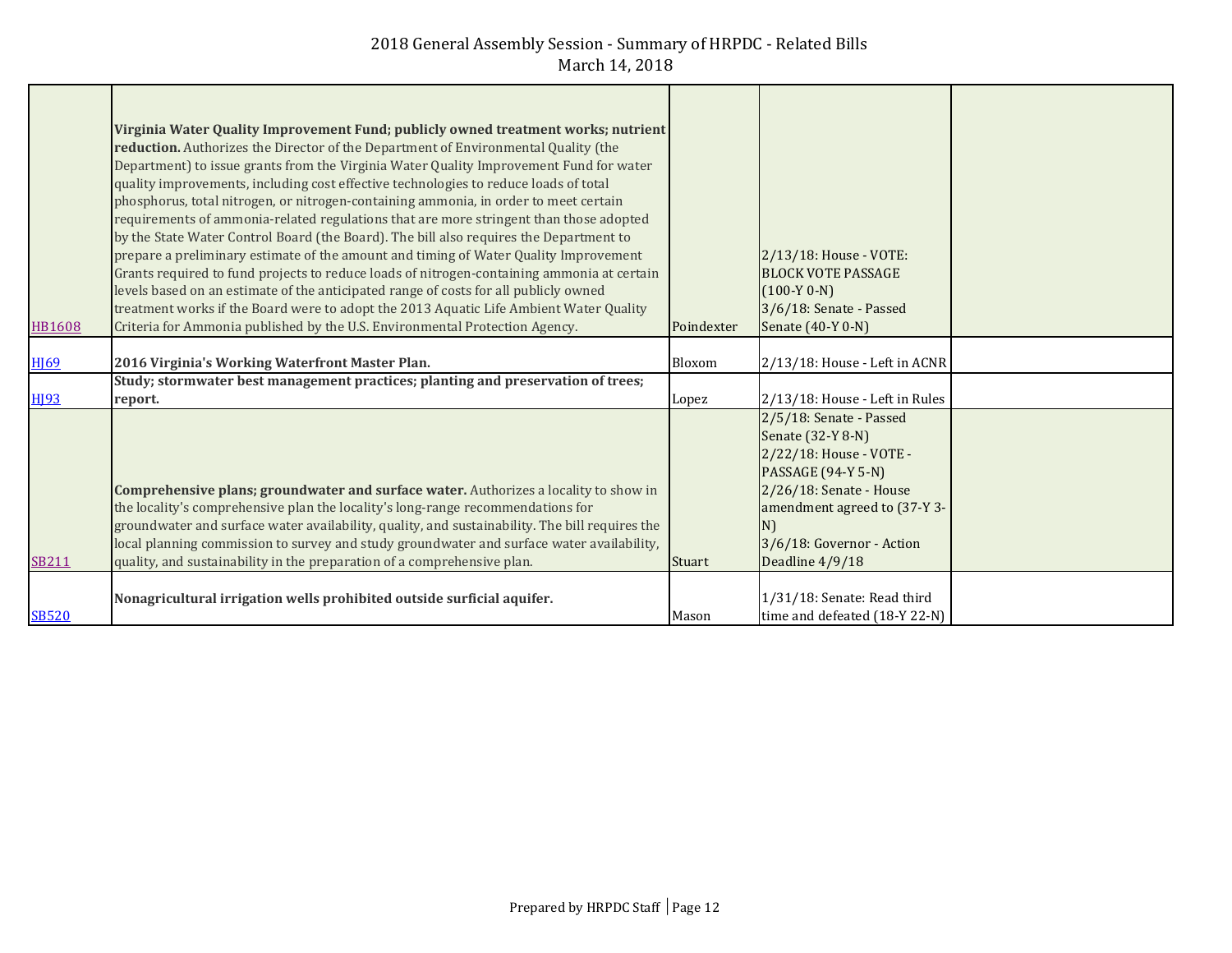| <b>SB340</b>     | Virginia Water Quality Improvement Fund; publicly owned treatment works; nutrient<br>reduction. Requires the Director of the Department of Environmental Quality to prioritize<br>cost effective technologies to reduce nutrient loads of total phosphorus, total nitrogen, or<br>nitrogen-containing ammonia over other water quality improvement methods in<br>distributing grants from the Virginia Water Quality Improvement Fund subsequent to<br>satisfaction of nutrient reductions of regulations, permits, or the Chesapeake Bay TMDL<br>Watershed Implementation Plan. The bill places certain limitations on grants for<br>technologies to reduce nitrogen-containing ammonia. The bill also requires the Department<br>of Environmental Quality to prepare a preliminary estimate of the amount and timing of<br>Water Quality Improvement Grants required to fund projects to reduce loads of nitrogen-<br>containing ammonia at certain levels based on an estimate of the anticipated range of costs<br>for all publicly owned treatment works if the State Water Control Board were to adopt the<br>2013 Aquatic Life Ambient Water Quality Criteria for Ammonia published by the U.S.<br><b>Environmental Protection Agency.</b> | Peake                                                  | 1/17/18: Senate - Read third<br>time and passed $(40-Y 0-N)$<br>3/5/18: House - VOTE: BLOCK<br>VOTE PASSAGE (99-Y 0-N) |               |
|------------------|---------------------------------------------------------------------------------------------------------------------------------------------------------------------------------------------------------------------------------------------------------------------------------------------------------------------------------------------------------------------------------------------------------------------------------------------------------------------------------------------------------------------------------------------------------------------------------------------------------------------------------------------------------------------------------------------------------------------------------------------------------------------------------------------------------------------------------------------------------------------------------------------------------------------------------------------------------------------------------------------------------------------------------------------------------------------------------------------------------------------------------------------------------------------------------------------------------------------------------------------------|--------------------------------------------------------|------------------------------------------------------------------------------------------------------------------------|---------------|
|                  |                                                                                                                                                                                                                                                                                                                                                                                                                                                                                                                                                                                                                                                                                                                                                                                                                                                                                                                                                                                                                                                                                                                                                                                                                                                   |                                                        | 1/30/18: Senate - Continued                                                                                            |               |
|                  |                                                                                                                                                                                                                                                                                                                                                                                                                                                                                                                                                                                                                                                                                                                                                                                                                                                                                                                                                                                                                                                                                                                                                                                                                                                   |                                                        | in 2019 in Local Government                                                                                            |               |
| <b>SB367</b>     | Regulation of stormwater; airports.                                                                                                                                                                                                                                                                                                                                                                                                                                                                                                                                                                                                                                                                                                                                                                                                                                                                                                                                                                                                                                                                                                                                                                                                               | Newman                                                 | $(10-Y 0-N)$                                                                                                           |               |
|                  | Virginia Waterway Maintenance Fund; Grant Program. Establishes the Virginia                                                                                                                                                                                                                                                                                                                                                                                                                                                                                                                                                                                                                                                                                                                                                                                                                                                                                                                                                                                                                                                                                                                                                                       |                                                        |                                                                                                                        |               |
|                  | Waterway Maintenance Grant Program and Fund, administered by the Virginia Port                                                                                                                                                                                                                                                                                                                                                                                                                                                                                                                                                                                                                                                                                                                                                                                                                                                                                                                                                                                                                                                                                                                                                                    |                                                        |                                                                                                                        |               |
|                  | Authority (the Authority), to provide grants, from funds transferred to the Fund from                                                                                                                                                                                                                                                                                                                                                                                                                                                                                                                                                                                                                                                                                                                                                                                                                                                                                                                                                                                                                                                                                                                                                             |                                                        | 1/30/18: Senate - Read third                                                                                           |               |
|                  | Commonwealth Port Fund, to local governing bodies that propose certain dredging projects                                                                                                                                                                                                                                                                                                                                                                                                                                                                                                                                                                                                                                                                                                                                                                                                                                                                                                                                                                                                                                                                                                                                                          |                                                        | time and passed                                                                                                        |               |
|                  | and related activities. The bill directs the Authority to manage the Grant Program by                                                                                                                                                                                                                                                                                                                                                                                                                                                                                                                                                                                                                                                                                                                                                                                                                                                                                                                                                                                                                                                                                                                                                             |                                                        | $(39-Y 0-N)$                                                                                                           |               |
|                  | developing guidelines and procedures for the application process and for the awarding of                                                                                                                                                                                                                                                                                                                                                                                                                                                                                                                                                                                                                                                                                                                                                                                                                                                                                                                                                                                                                                                                                                                                                          |                                                        | 3/7/18: House - VOTE:                                                                                                  |               |
| SB693            | annual grants.                                                                                                                                                                                                                                                                                                                                                                                                                                                                                                                                                                                                                                                                                                                                                                                                                                                                                                                                                                                                                                                                                                                                                                                                                                    | Lewis                                                  | PASSAGE (95-Y 0-N 1-A)                                                                                                 |               |
|                  |                                                                                                                                                                                                                                                                                                                                                                                                                                                                                                                                                                                                                                                                                                                                                                                                                                                                                                                                                                                                                                                                                                                                                                                                                                                   |                                                        | $2/1/18$ : Continued to 2019 in                                                                                        |               |
| <b>SB990</b>     | Stormwater; State Water Control Board; regulations.                                                                                                                                                                                                                                                                                                                                                                                                                                                                                                                                                                                                                                                                                                                                                                                                                                                                                                                                                                                                                                                                                                                                                                                               | DeSteph                                                | <b>ACNR</b> (14-Y 0-N)                                                                                                 |               |
|                  |                                                                                                                                                                                                                                                                                                                                                                                                                                                                                                                                                                                                                                                                                                                                                                                                                                                                                                                                                                                                                                                                                                                                                                                                                                                   |                                                        | 2/9/18: Senate - Stricken at                                                                                           |               |
|                  |                                                                                                                                                                                                                                                                                                                                                                                                                                                                                                                                                                                                                                                                                                                                                                                                                                                                                                                                                                                                                                                                                                                                                                                                                                                   |                                                        | request of Patron in Rules by                                                                                          |               |
| SI55             | Working waterfronts in Virginia.                                                                                                                                                                                                                                                                                                                                                                                                                                                                                                                                                                                                                                                                                                                                                                                                                                                                                                                                                                                                                                                                                                                                                                                                                  | Lewis                                                  | voice vote                                                                                                             |               |
|                  | <b>Budget Bills and Amendments</b>                                                                                                                                                                                                                                                                                                                                                                                                                                                                                                                                                                                                                                                                                                                                                                                                                                                                                                                                                                                                                                                                                                                                                                                                                |                                                        |                                                                                                                        |               |
| <b>HB30</b>      | 2018-2020 Biennium                                                                                                                                                                                                                                                                                                                                                                                                                                                                                                                                                                                                                                                                                                                                                                                                                                                                                                                                                                                                                                                                                                                                                                                                                                |                                                        |                                                                                                                        |               |
| <b>SB30</b>      | 2018-2020 Biennium                                                                                                                                                                                                                                                                                                                                                                                                                                                                                                                                                                                                                                                                                                                                                                                                                                                                                                                                                                                                                                                                                                                                                                                                                                | Conferees:                                             |                                                                                                                        |               |
| <b>HB29</b>      | 2016-2018 Biennium (Caboose)                                                                                                                                                                                                                                                                                                                                                                                                                                                                                                                                                                                                                                                                                                                                                                                                                                                                                                                                                                                                                                                                                                                                                                                                                      |                                                        | Senate - Norment, Hanger, Saslaw, Howell, Newman, Ruff, Wagner                                                         |               |
| <b>SB29</b>      | 2016-2018 Biennium (Caboose)                                                                                                                                                                                                                                                                                                                                                                                                                                                                                                                                                                                                                                                                                                                                                                                                                                                                                                                                                                                                                                                                                                                                                                                                                      | House - Jones, Pease, Knight, Garrett, Torian, Sickles |                                                                                                                        |               |
| Item             | Explanation                                                                                                                                                                                                                                                                                                                                                                                                                                                                                                                                                                                                                                                                                                                                                                                                                                                                                                                                                                                                                                                                                                                                                                                                                                       | Patron                                                 | First Year/Second Year                                                                                                 | <b>Status</b> |
| <b>Broadband</b> |                                                                                                                                                                                                                                                                                                                                                                                                                                                                                                                                                                                                                                                                                                                                                                                                                                                                                                                                                                                                                                                                                                                                                                                                                                                   |                                                        |                                                                                                                        |               |
|                  | Commonwealth Broadband Advisor. This amendment creates the position of                                                                                                                                                                                                                                                                                                                                                                                                                                                                                                                                                                                                                                                                                                                                                                                                                                                                                                                                                                                                                                                                                                                                                                            |                                                        |                                                                                                                        |               |
|                  | Commonwealth Chief Broadband Advisor within the Office of the Secretary of Commerce                                                                                                                                                                                                                                                                                                                                                                                                                                                                                                                                                                                                                                                                                                                                                                                                                                                                                                                                                                                                                                                                                                                                                               |                                                        |                                                                                                                        |               |
|                  | and Trade and increases funding by \$140,000 from the general fund the first year and                                                                                                                                                                                                                                                                                                                                                                                                                                                                                                                                                                                                                                                                                                                                                                                                                                                                                                                                                                                                                                                                                                                                                             |                                                        | 2019: \$140,000<br>2020: \$140,000                                                                                     |               |
| 102 #1h          | \$140,000 the second year and one FTE                                                                                                                                                                                                                                                                                                                                                                                                                                                                                                                                                                                                                                                                                                                                                                                                                                                                                                                                                                                                                                                                                                                                                                                                             | <b>Byron</b>                                           |                                                                                                                        | Conference    |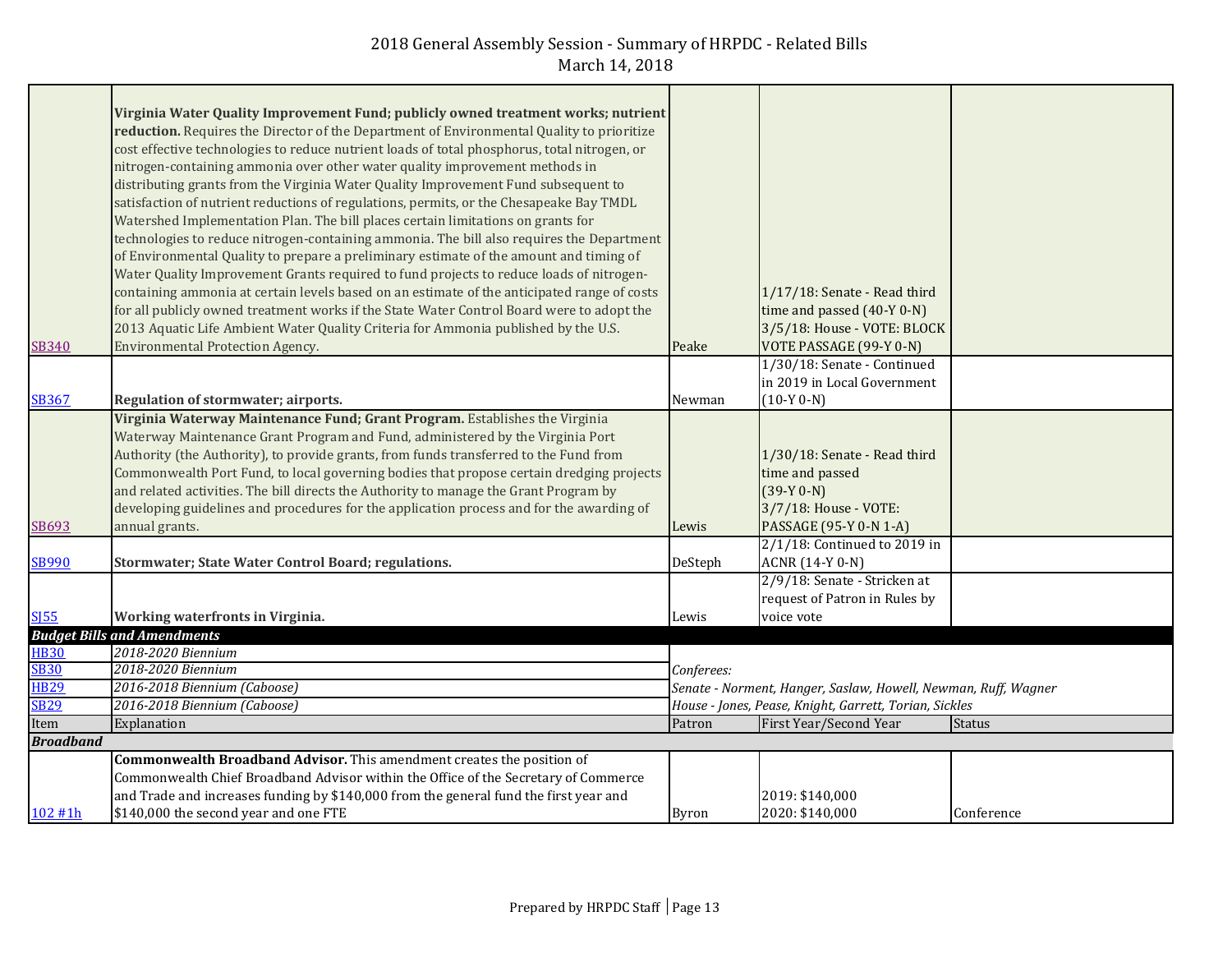|                             | Broadband Study. Provides funding of \$25,000 from the general fund the first year and        |          |                   |                |
|-----------------------------|-----------------------------------------------------------------------------------------------|----------|-------------------|----------------|
|                             | \$25,000 from the general fund the second year to conduct a broadband study to be directed    |          |                   |                |
|                             | by the Broadband Advisory Council. This budget amendment is contingent upon passage of        |          | 2019: \$25,000    |                |
| 425 #1h                     | House Joint Resolution 106.                                                                   | Gooditis | 2020: \$25,000    | Member Request |
|                             | <b>Coastal Resiliency/Sea Level Rise</b>                                                      |          |                   |                |
|                             | Dam Safety Fund Balances for Shoreline Resiliency Fund. This amendment redirects              |          |                   |                |
|                             | balances from the Dam Safety Fund totaling \$544,711 from the general fund to the             |          |                   |                |
|                             | Shoreline Resiliency Fund. A companion amendment to Item 3-3.02 eliminates the transfer       |          | 2016-2018         |                |
| $3 - 1.01$ #1h              | to the general fund.                                                                          | Stolle   | Language only     | Member Request |
|                             | Redirect Dam Safety Balances. This amendment strikes language directing the Virginia          |          |                   |                |
|                             | Resources Authority to transfer \$544,711 in balances from the Dam Safety Fund to the         |          |                   |                |
|                             | General Fund. A companion amendment to Item 3-1.01 instead directs those balances to the      |          | 2016-2018         |                |
| $3 - 3.02$ #1h              | Shoreline Resiliency Fund.                                                                    | Stolle   | Language only     | Member Request |
|                             |                                                                                               |          |                   |                |
|                             | <b>Creation of Secretary of Coastal Protection and Flooding Adaptation.</b> Implements the    |          |                   |                |
|                             | provisions of House Bill 345, which establishes a new cabinet Secretary of Coastal            |          |                   |                |
|                             | Protection and Flooding Adaptation. The Secretary shall be responsible for economic           |          |                   |                |
|                             | development and job creation associated with the implementation of adaptation strategies.     |          |                   |                |
|                             | The Secretary also shall be the lead in providing direction, ensuring accountability, and     |          |                   |                |
|                             | developing a statewide coastal flooding adaptation strategy. The Secretary, in cooperation    |          |                   |                |
|                             | with the Secretary of Natural Resources, shall identify sources of funding for needed         |          |                   |                |
|                             | implementation of strategies for coastal protection and flooding adaptation. Funding for this |          |                   |                |
|                             | new office shall be transferred from funds available pursuant to a proposal to eliminate the  |          | 2019: \$500,000   |                |
| 361.10 #1h                  | Secretary of Technology.                                                                      | Stolle   | 2020: \$500,000   | Member Request |
|                             | Creation of Secretary of Coastal Protection and Flooding Adaptation. Creates the              |          |                   |                |
|                             | position of Secretary for Coastal Protection and Flooding Adaption within the Office of       |          | 2019: \$500,000   |                |
| 361#1s                      | Natural Resources.                                                                            | Lewis    | 2020: \$500,001   | Member Request |
|                             |                                                                                               |          |                   |                |
|                             | Move Technology functions to Administration and Commerce and Trade. This                      |          |                   |                |
|                             | amendment removes funding and positions from the Office of the Secretary of Technology        |          |                   |                |
|                             | to support the transfer of technology function to the Secretaries of Administration and       |          |                   |                |
|                             | Commerce and Trade. Companion amendments move funding and positions to the Offices of         |          | 2019: (\$562,482) |                |
| 424 #2h                     | the Secretaries of Administration and Commerce and Trade.                                     | Stolle   | 2020: (\$562,482) | Conference     |
| <b>Economic Development</b> |                                                                                               |          |                   |                |
|                             | GO Virginia Regional Allocations (language only). Authorizes the Virginia Growth and          |          |                   |                |
|                             | Opportunity Board to reallocate monies between distributions described in the                 |          |                   |                |
|                             | appropriation act in order to increase funding to regional councils that would otherwise      |          |                   |                |
|                             | receive less than \$750,000 based on the region's share of state population. The only         |          |                   |                |
|                             | reallocations authorized are those that would increase the region's allocation up to          |          |                   |                |
| 106 #4s                     | \$750,000.                                                                                    |          |                   | Conference     |
|                             |                                                                                               |          |                   |                |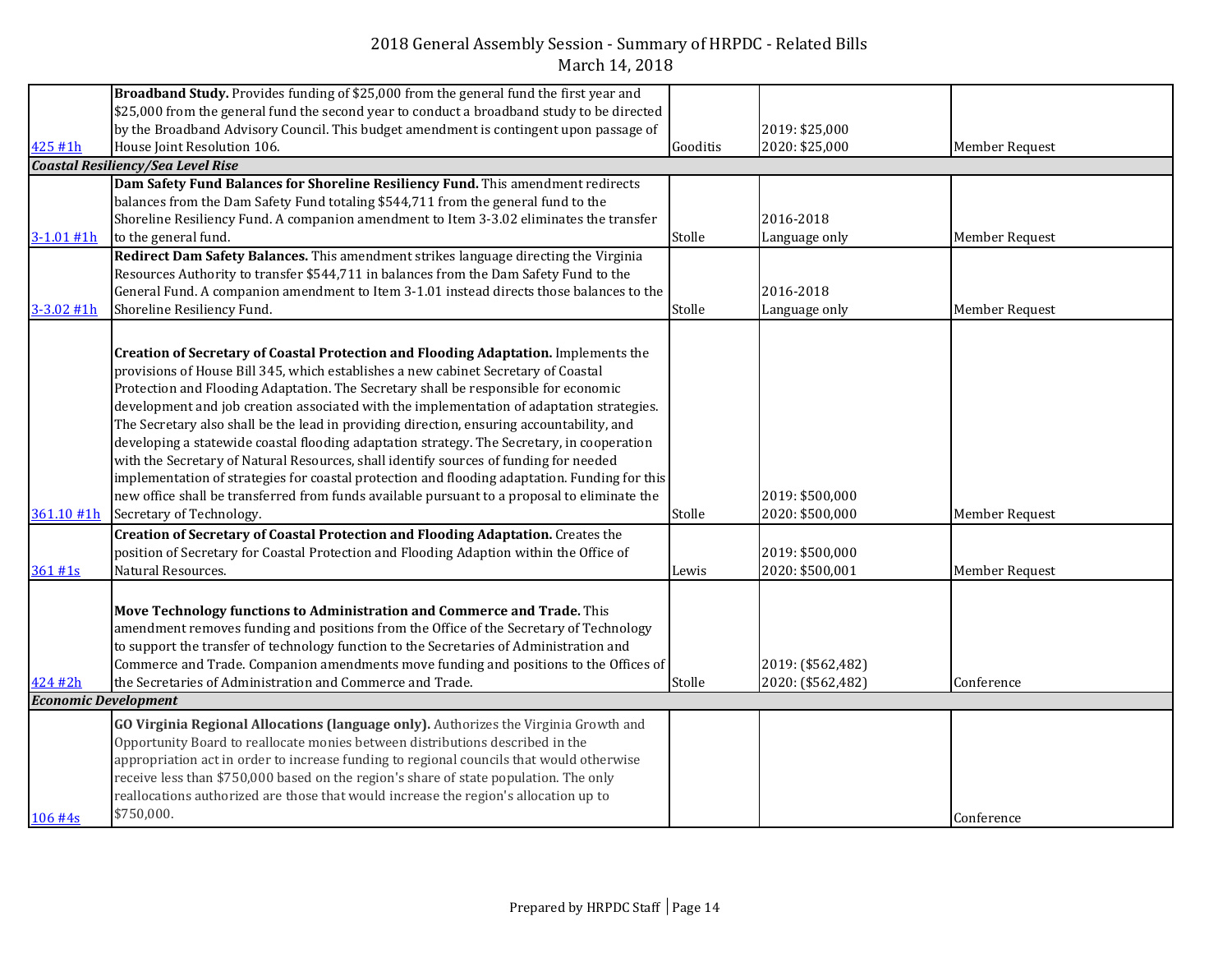|                | Restore Building Collaborative Communities and Building Entrepreneurial                        |                |                   |                |
|----------------|------------------------------------------------------------------------------------------------|----------------|-------------------|----------------|
|                | <b>Economies Programs (language only).</b> Removes the prohibition on administering the        |                |                   |                |
|                | Building Collaborative Communities and Building Entrepreneurial Economies programs at          |                |                   |                |
|                | the Department of Housing and Community Development (DHCD). The introduced budget              |                |                   |                |
|                | removes funding and explicitly prohibits DHCD from continuing to administer these              |                |                   |                |
|                | programs. This amendment removes the prohibition to allow DHCD the flexibility to              |                |                   |                |
|                | continue these programs if resources become available. The Building Collaborative              |                |                   |                |
|                | Communities program provides financial and technical resources to promote regional             |                |                   |                |
|                | economic collaborations in economically-distressed areas to stimulate job creation,            |                |                   |                |
|                | economic development and to build community capacity and leadership. The Building              |                |                   |                |
|                | Entrepreneurial Economies program provides grants and technical assistance to nonprofit        |                |                   |                |
|                | organizations and local governments that plan and implement innovative, comprehensive,         |                |                   |                |
|                | strategic and sustainable business development strategies that support local and regional      |                |                   |                |
| 106 #7s        | asset-based economic development.                                                              |                | 2019-2020         | Conference     |
|                | Virginia Economic Development Partnership. This amendment increases funding of                 |                |                   |                |
|                | \$2,000,000 from the general fund in the first year and \$3,000,000 from the general fund in   |                |                   |                |
|                | the second year for marketing and business-ready site development initiatives. The Virginia    |                |                   |                |
|                | Economic Development Partnership (VEDP) staff must present its plans to, and be approved       |                |                   |                |
| 122 #3h        | by, the VEDP Board on how the funds would be utilized to increase the Commonwealth's           |                | 2019: \$2,000,000 |                |
| 122 #1h        | competitiveness in these two program areas.                                                    | James          | 2020: \$3,000,000 | Conference     |
|                | Increase Funding for Marketing. This amendment increases funding by \$300,000 GF the           |                |                   |                |
| 122#2s         | first year and \$800,000 GF the second year for marketing, branding, and site consultant       |                | 2019: \$300,000   |                |
| 122 #1s        | cultivation initiatives at the Virginia Economic Development Partnership.                      | Hanger         | 2020: \$800,000   | Conference     |
|                | <b>Emergency Management</b>                                                                    |                |                   |                |
|                |                                                                                                |                |                   |                |
|                | Hurricane and Flood Risk Reduction Authority. Provides \$1.0 million each year from the        |                |                   |                |
|                | general fund 13 positions to establish the Hurricane and Flood Risk Reduction Authority        |                |                   |                |
|                | within the Office of the Secretary of Public Safety and Homeland Security in his role as chief |                |                   |                |
|                | resiliency officer of the Commonwealth, and pursuant to the provisions of House Bill 229,      |                |                   |                |
|                | which among several changes, establishes the Authority. The amounts included in this           |                | 2019: \$1,000,000 |                |
| 381 #2h        | amendment are placeholders until a final fiscal impact statement is made available.            | <b>Mivares</b> | 2020: \$1,000,000 | Member Request |
| <b>Housing</b> |                                                                                                |                |                   |                |
|                | Housing Trust Fund. Increases funding \$4,500,000 from the general fund the first year and     |                |                   |                |
|                | \$4,500,000 from the general fund the second year for the Virginia Housing Trust Fund to       |                |                   |                |
|                | increase available rental housing for people with serious mental illness. This is a            |                |                   |                |
|                | recommendation of the Joint Subcommittee to Study Mental Health Services in the                |                | 2019: \$4,500,000 |                |
| 105 #1h        | Commonwealth in the 21st century.                                                              | Watts          | 2020: \$4,500,000 | Member Request |
|                | Housing Trust Fund. Increases funding \$4,500,000 from the general fund the first year and     |                |                   |                |
|                | \$4,500,000 from the general fund the second year for the Virginia Housing Trust Fund to       |                |                   |                |
|                | increase available rental housing for people with serious mental illness. This is a            |                |                   |                |
|                | recommendation of the Joint Subcommittee to Study Mental Health Services in the                |                | 2019: \$4,500,000 |                |
| 105#2h         | Commonwealth in the 21st century.                                                              | Peace          | 2020: \$4,500,000 | Member Request |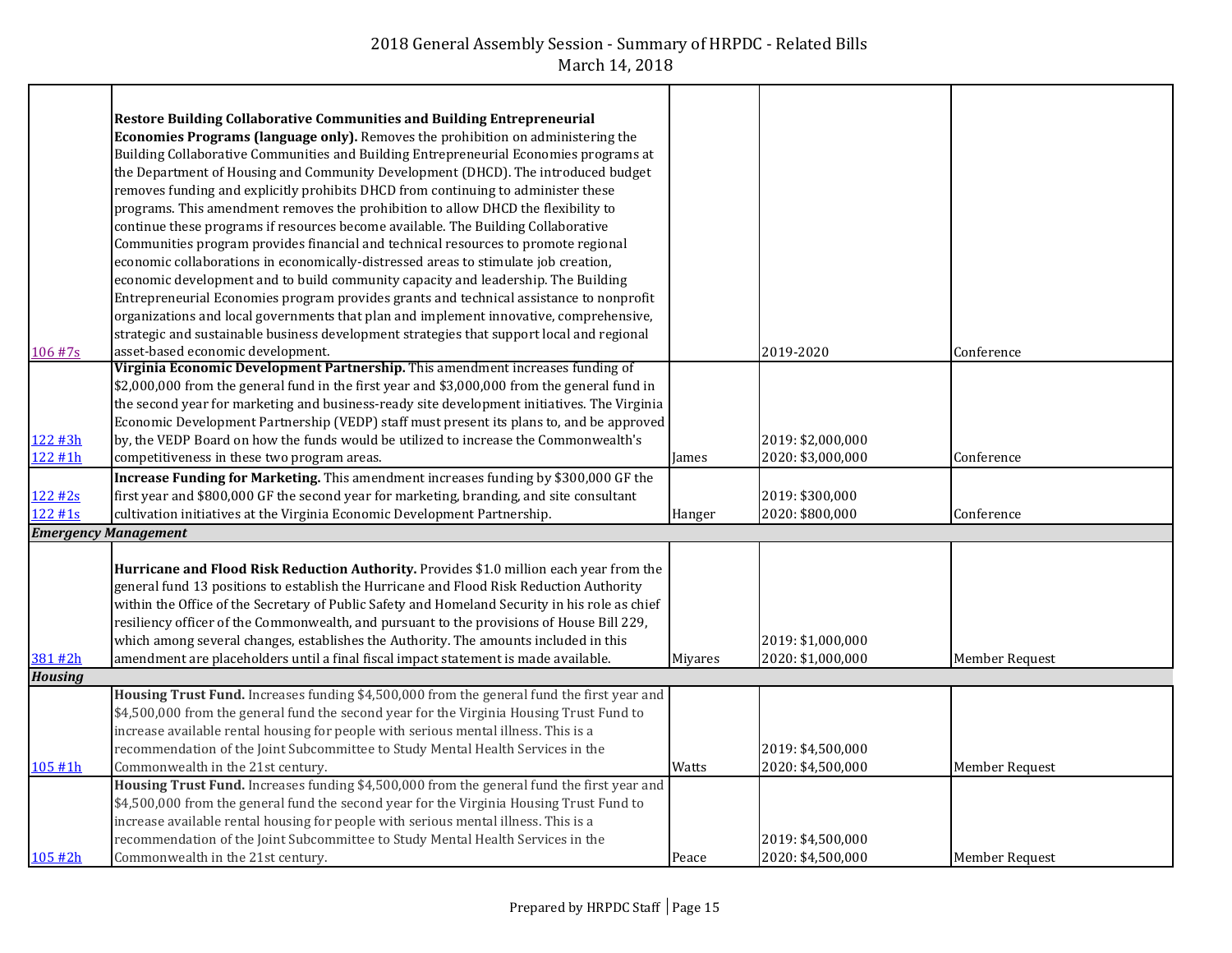|                        | Housing Trust Fund. Would increase deposits to the Virginia Housing Trust Fund by \$4.5       |        |                    |                       |
|------------------------|-----------------------------------------------------------------------------------------------|--------|--------------------|-----------------------|
|                        | million GF each year, bringing the total to \$10.0 million GF each year. Additional funding   |        |                    |                       |
|                        | would help to increase available rental housing with capital investment such that people      |        |                    |                       |
|                        | with serious mental illness can access affordable housing through Permanent Supportive        |        |                    |                       |
|                        | Housing programs. This is a recommendation of the SJR 47 Joint Subcommittee to Study          |        | 2019: \$4,500,000  |                       |
| 105 #1s                | Mental Health Services in the 21st Century.                                                   | Howell | 2020: \$4,500,000  | Member Request        |
|                        |                                                                                               |        |                    |                       |
|                        | Increase funds for Permanent Supportive Housing. Provides \$1.5 million the first year        |        |                    |                       |
|                        | and \$2.9 million the second year from the general fund to expand permanent supportive        |        |                    |                       |
|                        | housing for individuals with serious mental illness. This adds to funding contained in the    |        |                    |                       |
|                        | introduced budget of \$1.5 million the first year and \$3.0 million the second year from the  |        | 2019: \$1,500,000  |                       |
| 312 #6h                | general fund for permanent supportive housing for this population.                            | Levine | 2020: \$2,900,000  | <b>Member Request</b> |
| <b>Other</b>           |                                                                                               |        |                    |                       |
|                        | ODU - VMASC. Requests additional general fund to support the Virginia Modeling, Analysis,     |        |                    |                       |
|                        | and Simulation Center's partnership with the regional shipbuilding and ship repair industry   |        | 2019: \$1,000,000  |                       |
| 178 #1h                | for the Virginia Digital Shipbuilding Workforce Program.                                      | Yancey | 2020: \$1,000,000  | Conference            |
|                        |                                                                                               |        |                    |                       |
|                        | ODU - Virginia Digital Shipbuilding Workforce Program Partnership. Provides \$1.0             |        |                    |                       |
|                        | million GF per year to support the Virginia Modeling, Analysis & Simulation Center's          |        |                    |                       |
|                        | (VMASC) partnership with the regional shipbuilding and ship repair industry to stand up       |        |                    |                       |
|                        | the Virginia Digital Shipbuilding Workforce Program (VDSP). VDSP will create an open-         |        |                    |                       |
|                        | source curriculum in digital manufacturing and shipbuilding with specific tracks for          |        |                    |                       |
|                        | engineers, designers, skilled craftsmen, and IT professionals. This funding would             |        |                    |                       |
|                        | supplement curriculum development funds received from GO Virginia and allow the               |        |                    |                       |
|                        | curriculum to be tailored and implemented across more K-12 and higher education partners      |        |                    |                       |
|                        | statewide, assist in lab build-out in multiple locations, and allow for national branding and |        | 2019: \$1,000,000  |                       |
| $178 + 1s$             | marketing of Virginia as a leader in digital shipbuilding.                                    | Wagner | 2020: \$1,000,000  | Member Request        |
| <b>Water Resources</b> |                                                                                               |        |                    |                       |
|                        | Stormwater Local Assistance Fund. Requests additional bond authority for the                  |        | 2019: \$25,000     |                       |
| $C-45#1h$              | Stormwater Local Assistance Fund.                                                             | Landes | 2020: \$25,000     | <b>Member Request</b> |
|                        | Stormwater Local Assistance Fund. Requests additional bond authority for the                  |        | 2019: \$30,000     |                       |
| $C-45#2h$              | Stormwater Local Assistance Fund.                                                             | Bulova | 2020: \$0          | <b>Member Request</b> |
|                        | Stormwater Local Assistance Fund. Provides \$25.0 million in general fund support for the     |        |                    |                       |
|                        | Stormwater Local Assistance Fund established by the 2013 Acts of Assembly. To date, \$80.0    |        |                    |                       |
|                        |                                                                                               |        | 2019: \$25,000,000 |                       |
| 368 #1h                | million in cash and bonds have been provided for this purpose.                                | Landes | 2020: \$25,000,000 | <b>Member Request</b> |
|                        | Stormwater Local Assistance Fund. Provides \$50,0 million in bond proceeds in the first       |        |                    |                       |
|                        | year for the Stormwater Local Assistance Fund administered by the Department of               |        | 2019: \$50,000,000 |                       |
| $C - 45$ #1s           | Environmental Quality.                                                                        | Hanger | 2020: \$0          | Member Request        |